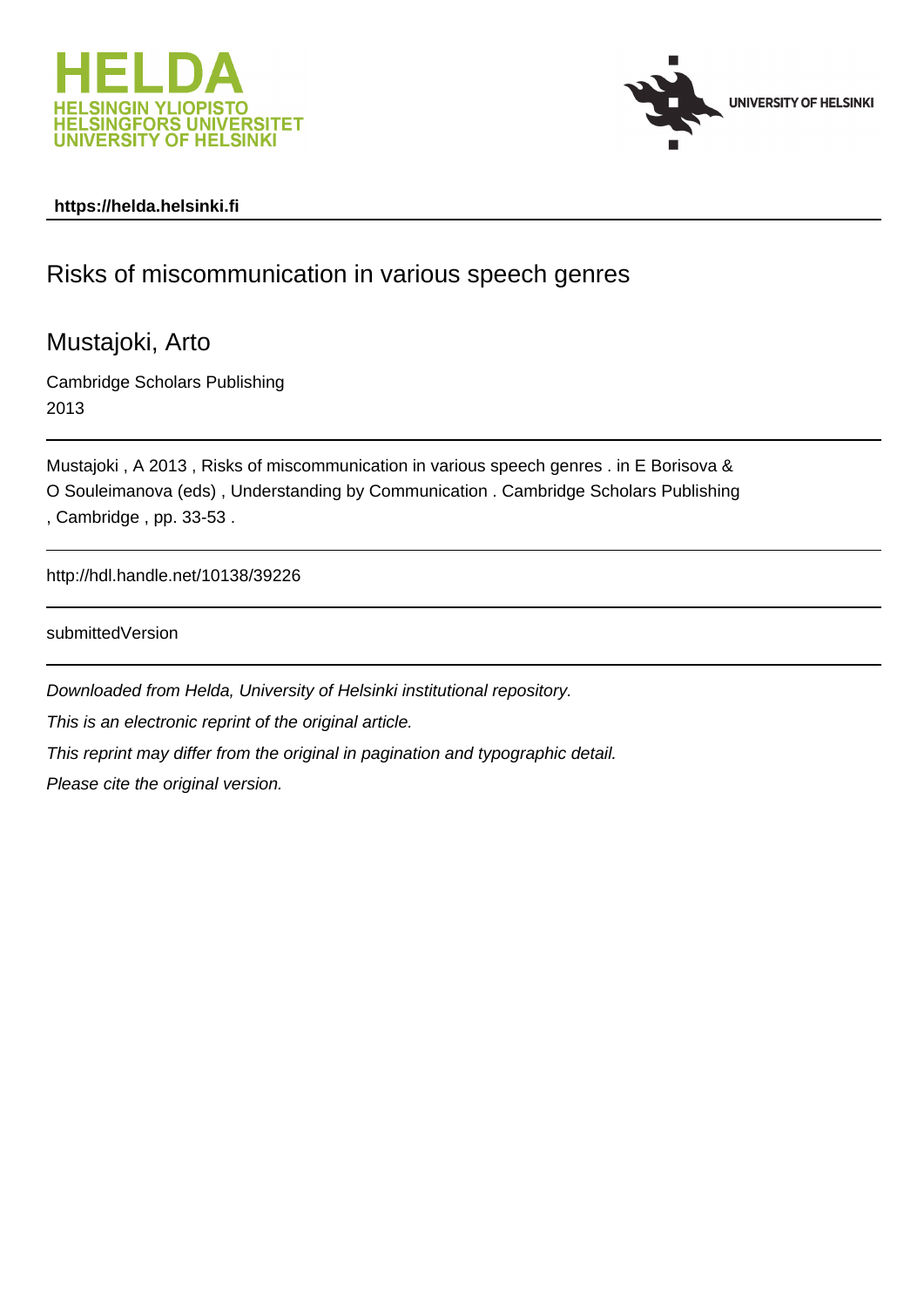### [C](#page-1-0)HAPTER TWO

## <span id="page-1-0"></span>RISKS OF MISCOMMUNICATION IN VARIOUS SPEECH GENRES

## ARTO MUSTAJOKI<sup>[1](#page-1-1)</sup>

Almost all human activities, both in the professional world and in private life, are based on interaction between people. At the same time everyone is familiar with the problems that occur in human communication. One may even argue that one of the most serious problems of our world is that people do not understand each other. During the last few decades, a great number of studies have been carried out in order to analyse and classify communication failures. Zaefferer (1977) was one of the first researchers who tried to classify them by using a matrix with 3 x 8 theoretically possible types of misunderstandings. As Falkner (1997, 32–33) has shown, the systematization made by Zaefferer is interesting as such, but many important factors remain unnoticed. Bazzanella and Damiano's work (1999) is important due to statistical data on the frequency of different types of failures, though they deal only with failures based on linguistic features. This is an important point of view, but it ignores many other aspects of miscommunication. Unconventional, rather formal models are provided by Anolli (2001) and Adrissono et al. (1998). A new attempt to approach problems in communication is presented by Janicki (2010), who uses the methodology of folk linguistics (Niedzielki & Preston 2003). Overviews of Western theories and classifications of miscommunication can be found, among others, in (Dascal 1999; Tzanne 2000; Olsina 2002; House et al. 2003; Verdonik

 $\overline{a}$ 

<span id="page-1-1"></span><sup>&</sup>lt;sup>1</sup> Helsinki University.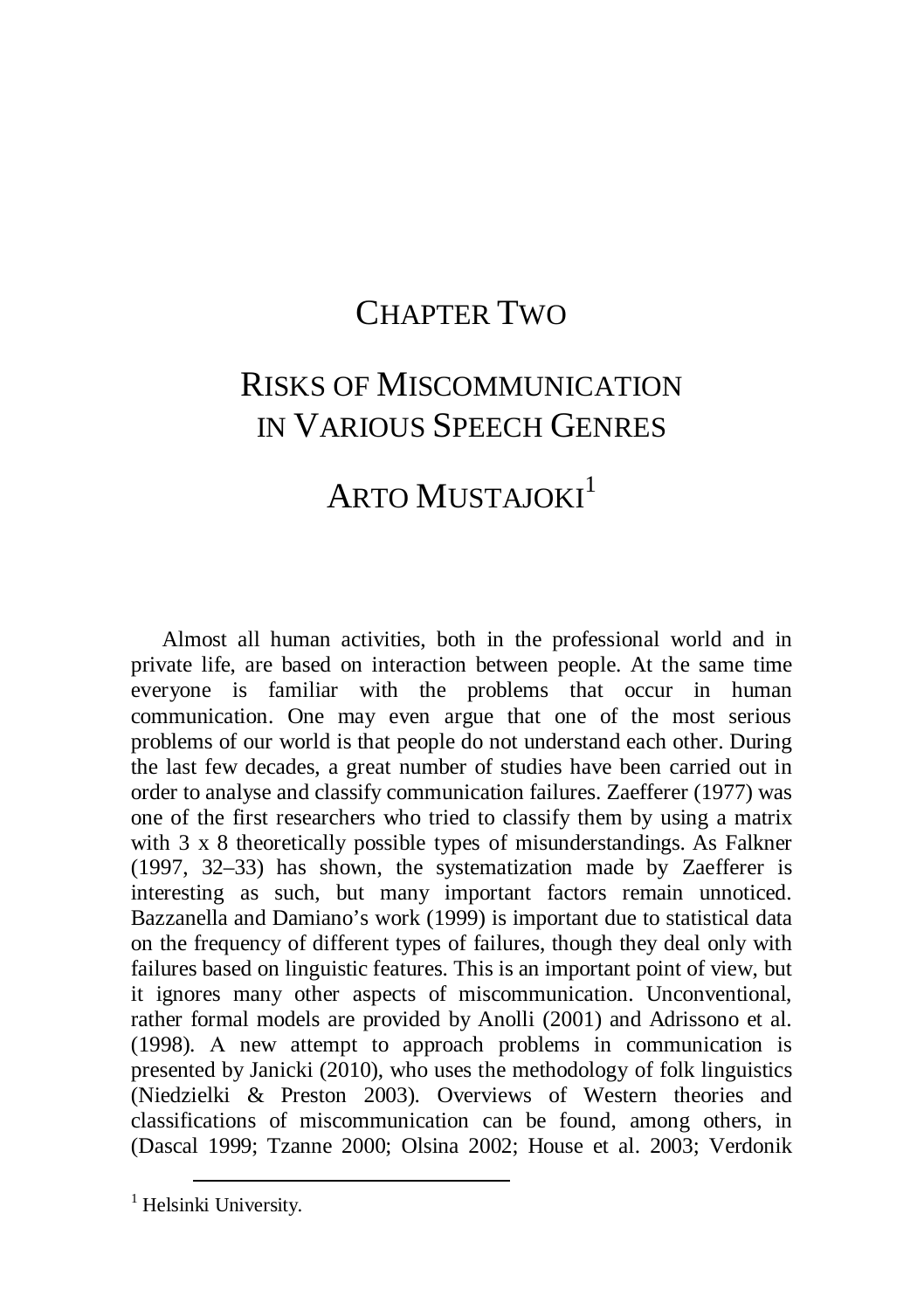2010).

There are interesting studies dealing with the classification of miscommunication in languages other than English. The classification presented in (Ermakova & Zemskaja 1993) is notable for the amount of factual material and detailed analysis. Working on the Ukrainian material, Bacevič (2006) provides a detailed taxonomy of causes of miscommunication, differentiating three basic types: those caused (1) by the interlocutors, (2) by the speech situation, and (3) by the code (language). One of the most sophisticated analyses of types of miscommunication is Falkner's study (1997), where he differentiates a variety of causes: (1) articulative, auditive, or acoustic ("lautlich"); (2) cultural differences; (3) differences in knowledge; (4) intentional communication failures; (5) special expectations on the basis of "scripts"; (6) context.

Another approach to miscommunication is demonstrated by Linell (1995; see also Hinnenkamp 2001, 2003). While the researchers mentioned above classify its causes, Linell wants to clarify how communication failures occur in a flow of dialogue, how "visible" they are. He therefore divides them into three main categories: "overt," "latent," and "covert." We are thus dealing with the reactions of the interlocutors to the situation they are involved in. In overt misunderstanding, there is an immediate recognition of the misunderstanding. A covert misunderstanding takes place when the interlocutors gradually recognize that they have misinterpreted each other at an earlier stage in the conversation. A latent misunderstanding remains unrecognized, but an outside observer notices it, or the interlocutors themselves have a feeling that everything in the conversation was not as it should be.

Despite an increasing number of studies on miscommunication, little attention has been paid to the genre-specific nature of the phenomenon. The aim of this paper is to raise hypotheses concerning the differentiation of the risks of communication in various genres. In approaching this question, we will first consider the terminological and theoretical apparatus that will be used.

Miscommunication is used in this paper as an umbrella notion for different types of communication failures, such as: "misunderstanding," "nonunderstanding," "communication breakdown," "discomfort in communication," "misconception," "(wrong) reference identification," "mishearing," "non-hearing," "non-listening," "misperception," "communication disorder." Confusingly, researchers tend to use the same terms with different meanings (for reasoning about these and other terms,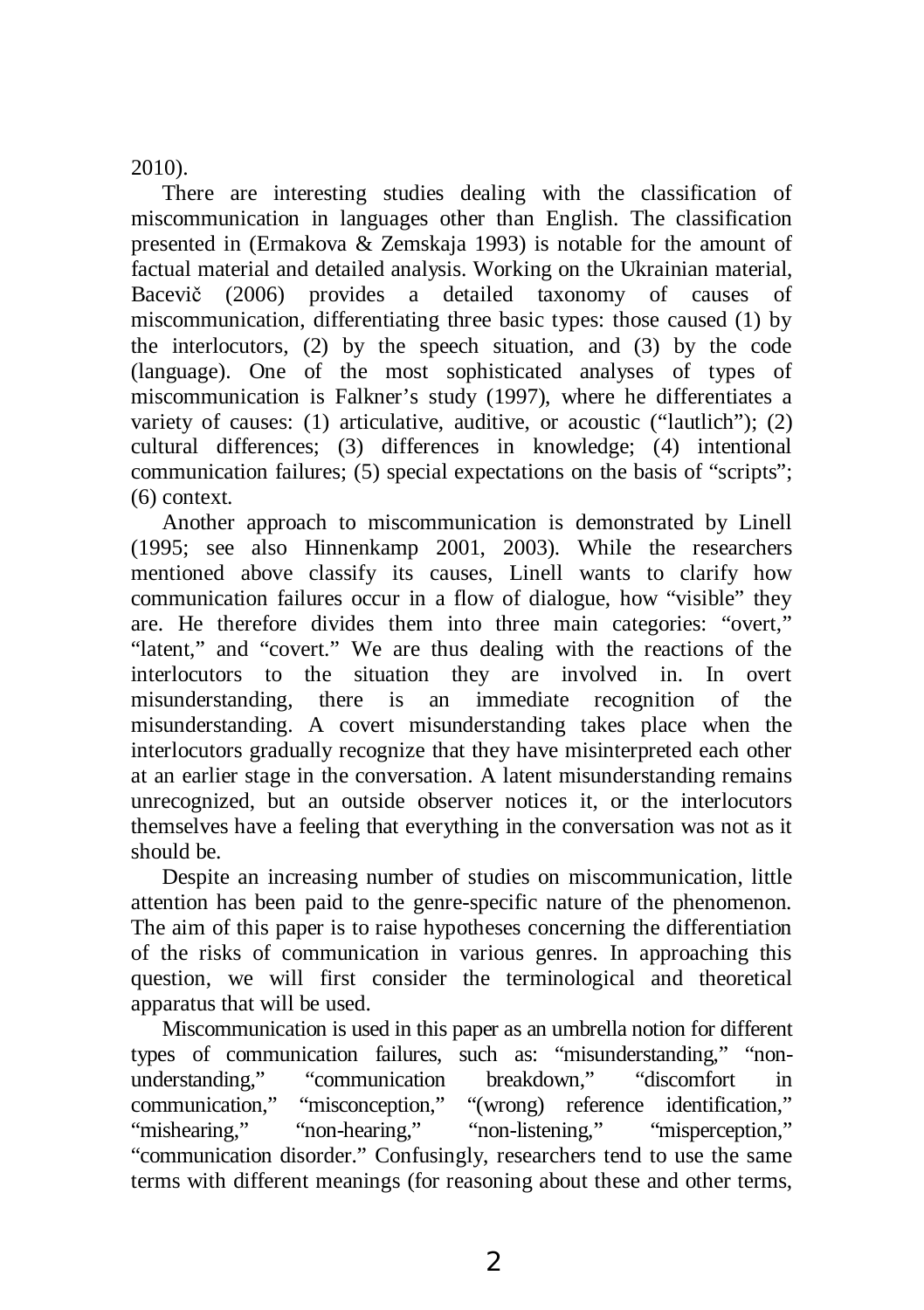see, Grimshaw 1980; Coupland et al. 1991; Foppa 1995; Weigand 1999; Tzanne 2000). Miscommunication is defined here in the same way as Ryan & Barnard (2009, 45): it refers to situations in which the recipient understands the message in a different way than it was intended by the speaker.

#### **Risk and Causes of Miscommunication**

We will use Fig. 2.1 below to explain the variety of risks and causes of miscommunication. The idea behind the picture is to describe different significant features of communication at the same time. In doing so, we expand the angle on human interaction by paying attention to factors which are usually ignored in linguistic research. Thus, it reflects real human interaction in a more detailed way than Shannon's (and Weaver's) famous information theory model or some newer variants (Dobrick 1985, 97, Falkner 1997, 88). Such a multidisciplinary approach enables us to obtain a more complete picture of this complex phenomenon. Kecskes (2010) speaks in this connection of a "socio-cognitive approach." Weigand mentions that linguistics moves from searching for "the simple" towards challenging "the complex" (Weigand 2004, 3), or from "reductionism" to "holism" (Weigand 2011). This is in line with the approach that is applied in this study.

#### **Figure 2.1. A multidimensional model of interaction (Mustajoki 2008, 2011b, 2012).**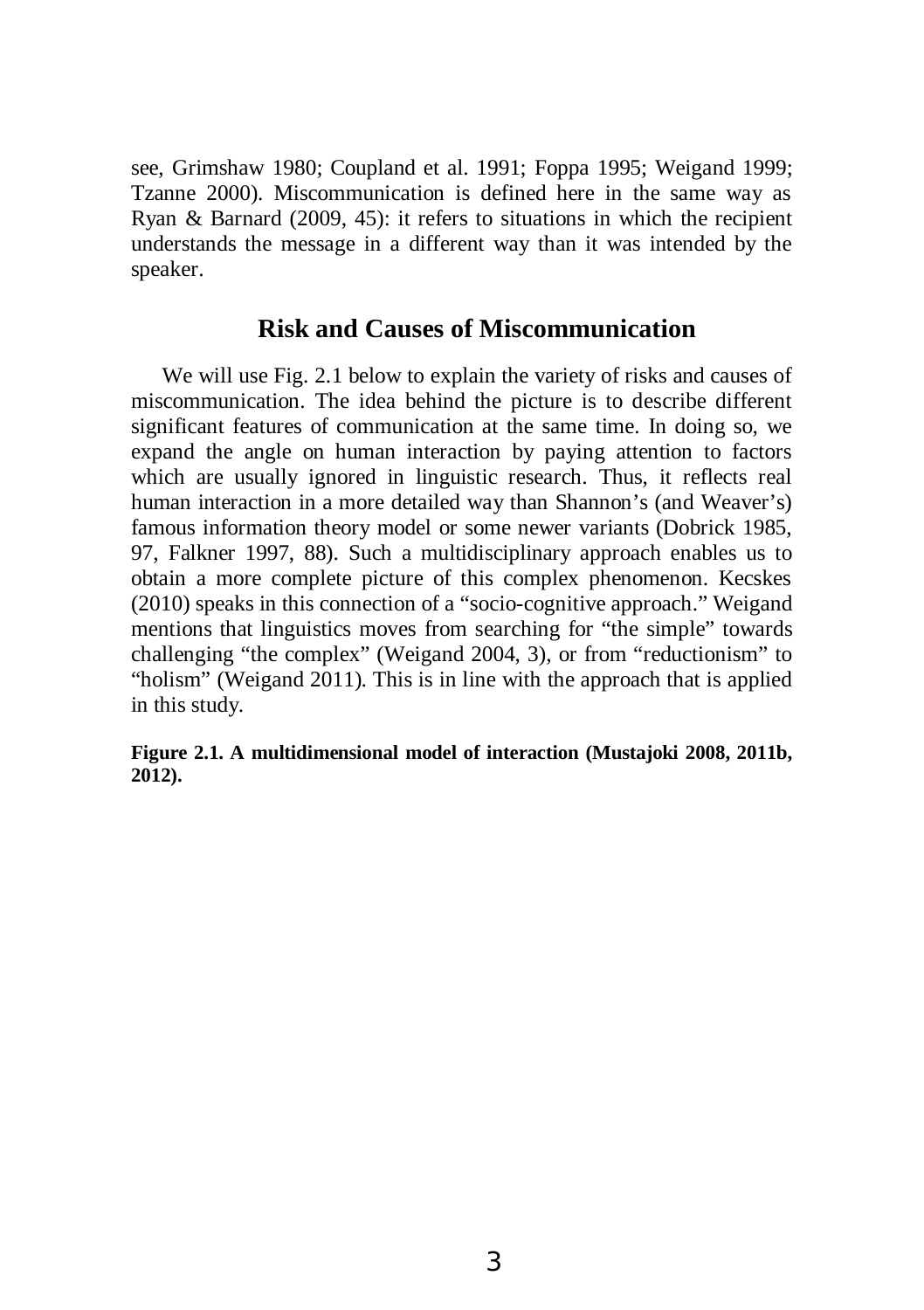

To clarify the various elements of this model, we will assume that the Speaker wants to utter one of the following phrases.

- (1) John studies Chinese language and literature.
- (2) John studies Chinese language and biology.
- (3) John studies Chinese language and philosophy.

The starting point of a message is a certain meaning which the speaker wishes to express. In most cases the meaning is linked with a referential world, a fragment of which the speaker is referring to. In phrase (1) there is a certain John who is conducting an activity called "studying," with the aim of learning more about a language and literature, in this case Chinese.

In choosing the form to express this meaning, the speaker has several options. Instead of saying just "John," he or she may add some further details to help the recipient to recognize the person concerned, e.g. by saying "my friend John." In selecting the predicate, one option is to say "is studying," etc. When the speaker moves on from the form to overt interaction, i.e pronounces the phrase, possible risks of misunderstandings can be caused by slips of the tongue, e.g. mixing up "John" and "Jim*.*" Further types of miscommunication appear at the stage of overt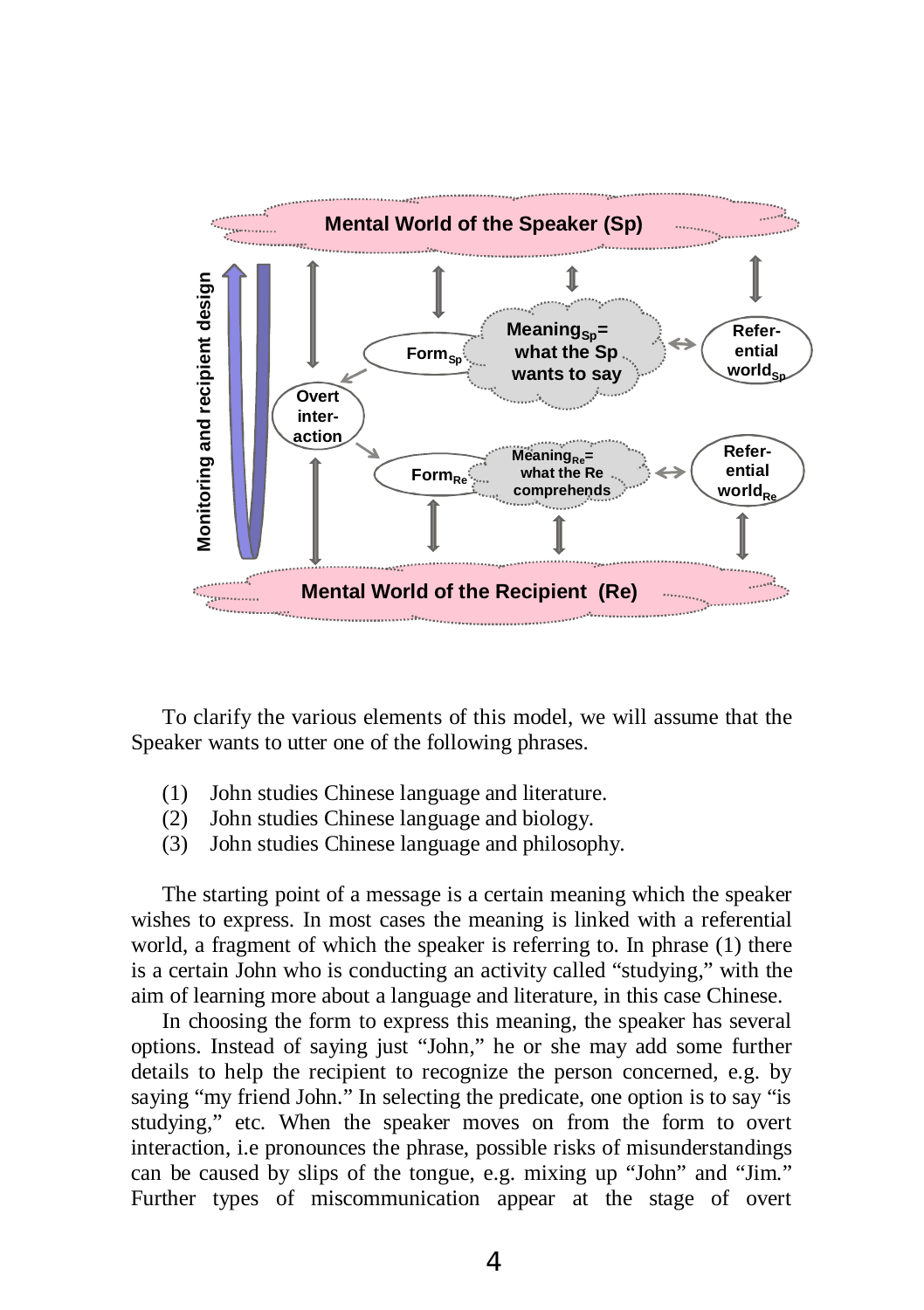interaction. The recipient may not hear the message properly (nonhearing), hears "Jim" instead of "John" (mishearing), or thinks of something else and fails to listen to the "speaker" (non-listening).

In the process of producing speech, the "mental world" (henceforth MW) of the speaker plays a crucial role. This starts with the way we in which we interpret the referential world: everything we see in it and want to say about it is somehow connected to our MW. Under a broad definition, adopted in Mustajoki (2008, 2012), the concept of MW includes people's individual linguistic ability. In fact, everything we say is in one way or another based on speech in the language that we have heard before the moment of communication, including those elements that we create during the process of interaction (Gasparov 2006). The MW of the recipient plays an equally important role. Even during the initial phase, i.e. hearing and listening to the message, the recipient refers to her or his MW. Mishearings, such as "Jim" instead of "John*,*" are most likely to occur because a particular Jim stands at the forefront of the recipient's MW, unlike anyone called John.

Before continuing the presentation of the inner part of Fig. 2.1, a clarification is needed. Although the figure gives a systematic description of the process of producing an utterance, there are moments of uncertainty at all its phases. For example, it is a well-known fact that, from the ontological point of view, various "worlds" can be differentiated. According to Mustajoki (2006a, 2007), there are three main types of "worlds": the real world, virtual worlds (fiction, fairy tales, dreams etc.), and a person's inner world (feelings, sensations, etc.). As to the "meaning" (what we are aiming to say), it is in many cases a rather sketchy plan for expressing something. As a matter of fact, there are more "meanings" than words in languages. Therefore, it is far from being the rule that a suitable "form" can be found for our "meaning." "Every utterance is only an approximation to the very thought the speaker has in mind" (Junker et al. 2003, 1742). In addition to this, although the inner circle of Fig. 2.1 gives an impression that the process of producing and receiving speech consists of a set of consecutive phases, in real interaction these phases overlap and backward steps may also occur during the process.

When describing the role of the Recipient, the significance of the MW becomes even more evident. An important part of MWs is the cultural and intellectual background of the communicants. This issue has been a popular topic in the research literature on intercultural communication. The terminology and concepts vary. In the Western tradition, widely used terms include presupposition, stereotype, script, mental set, mental map, thought structure, scene, and schema. In studies on miscommunication, as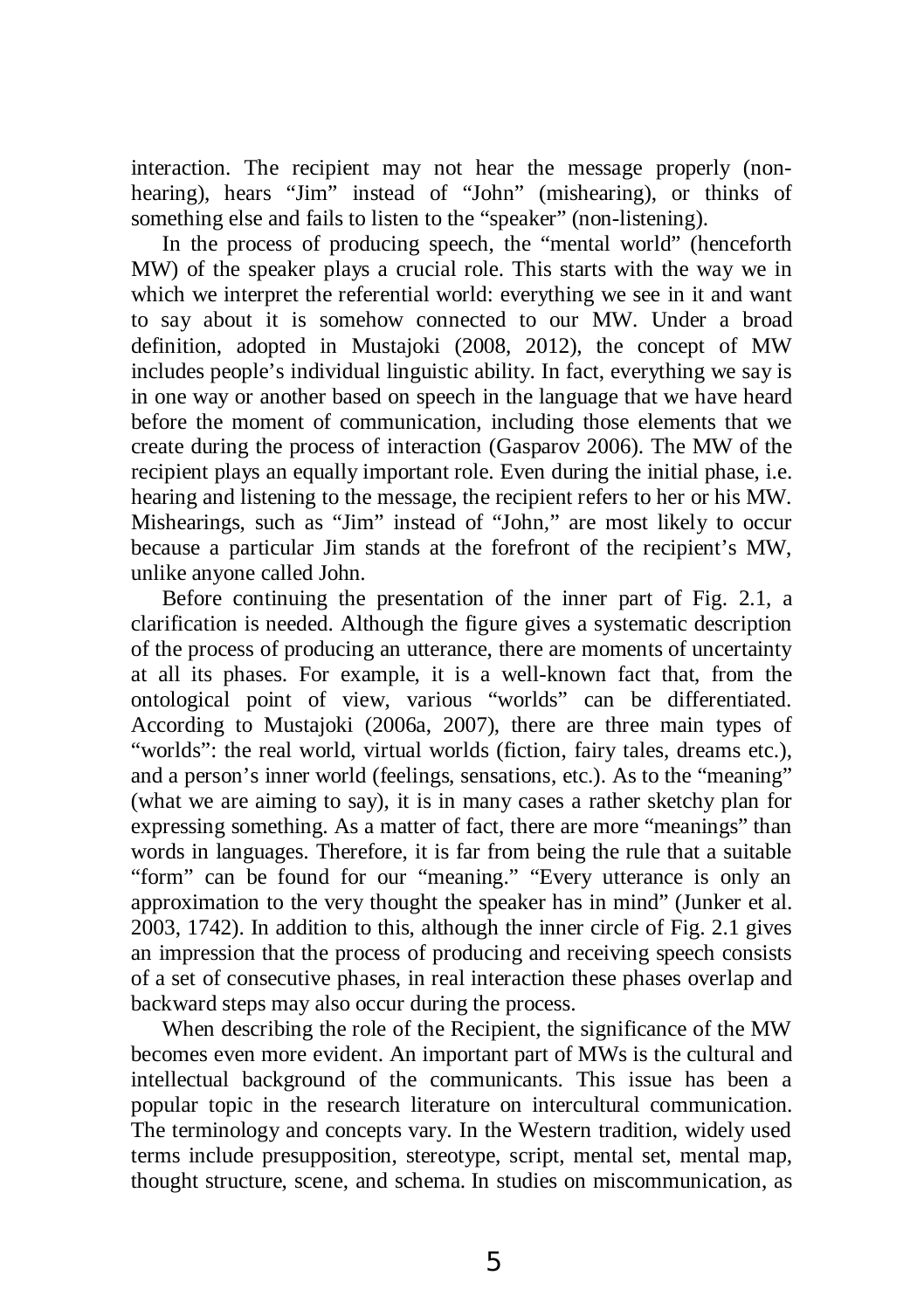a basis of mutual understanding researchers refer to "common (or mutual) knowledge" (Stalnaker 1978, Clark & Brennan 1991, Clark 1996) and "shared beliefs" (Airenti et al. 1993). The terms mentioned above see the issue from different points of view, but as a whole all of them are connected to some parts of the MW. In Russian linguistics and ethnography, considerable attention has been paid to culturally dependent "concepts" and the notions of "kartina mira" (world picture) and "iazykovaia kartina mira" (linguistic world picture) (Stepanov 2001; Šmeljov 2002, among others; see also "images of the world" in Campos 2007). Studies on "cognitive basis" and "individual" and "collective space" ("*prostranstvo*") by a number of scholars (Krasnykh 2002; Gudkov 2003, and others) adapt and develop the ideas of the Russian psychological school (Vygotsky, Luriya, Leontiev) in the framework of intercultural communication. In most cases, the notion of cultural and intellectual background is used to describe the differences between interlocutors in intercultural (interethnic) conversation. Less attention has been paid to differences between people within the same language community. Our everyday experience confirms that the role of differences in cultural background is extremely important even in interaction between native speakers.

To show the significance of MWs, we return to our examples. The first phrase is interpreted by most people in the sense that John studies the Chinese language and Chinese literature. The second example, by contrast, is taken to mean that John studies general biology, rather than something called "Chinese biology." These interpretations are based on our MWs, where the notion of Chinese literature does exist, but that of "Chinese biology" does not. These phrases, despite their exactly parallel syntactic structures which theoretically admit two readings, generate no comprehension problems because people's MWs give them similar interpretations.

In contrast to phrases (1) and (2), problems may appear when the Speaker utters phrase (3), because here the interpretations may vary: in some people's MWs, "Chinese philosophy" will sound like a plausible academic subject to be studied in conjunction with the language, while others will prefer the alternative interpretation, "Chinese language and general philosophy." Such a discrepancy between MWs is not in itself a cause of miscommunication, but it does constitute a risk factor. This leads us to the next section, where the role of recipient design is described.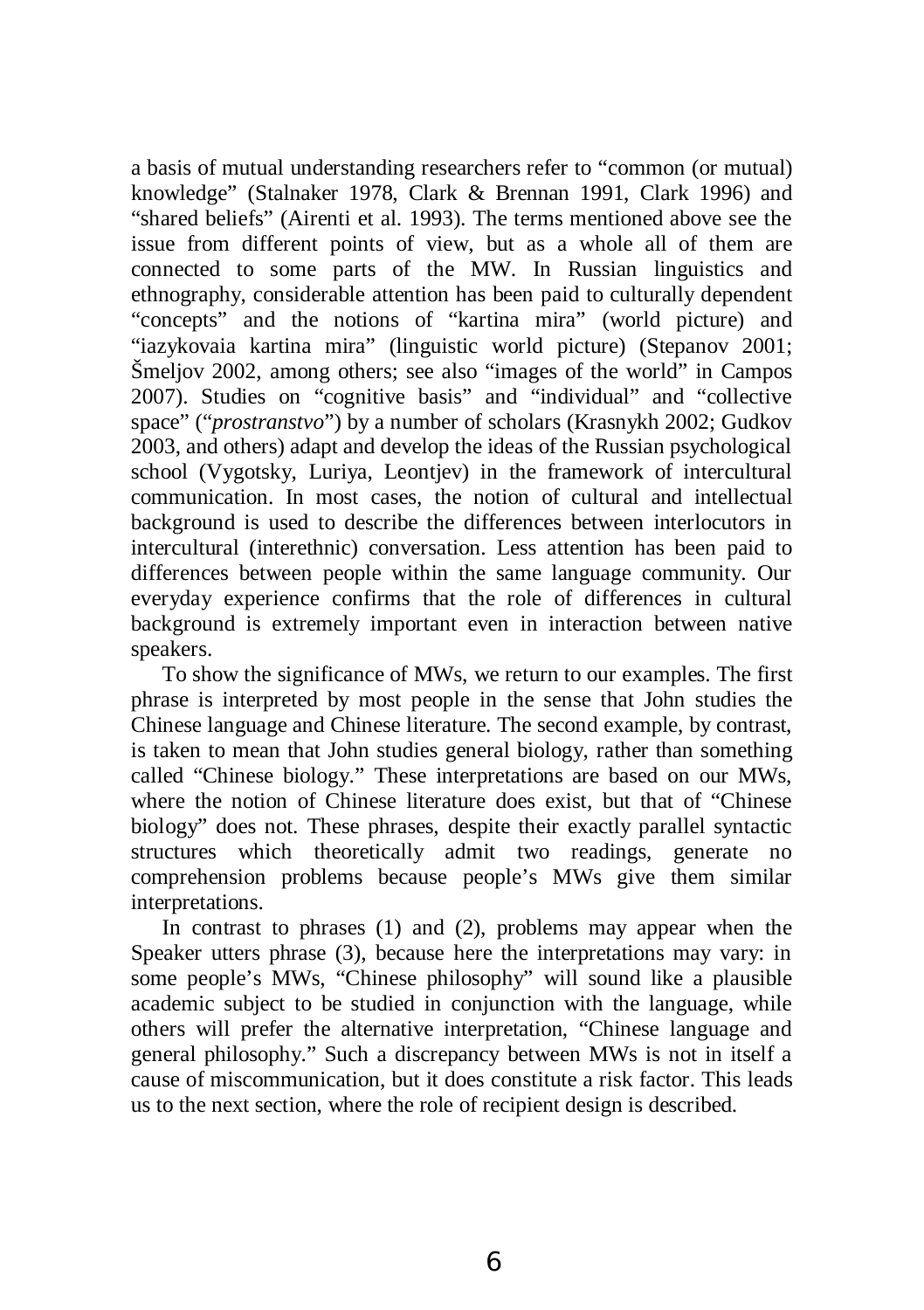#### **Recipient Design and Egocentrism of the Speaker**

When we speak, we conduct monitoring and recipient design. This viewpoint derives from Grice's (1975) idea of the "cooperative principle," according to which the speaker tries to make him/herself as understandable as possible by taking into account who (s)he is talking to. The term "recipient design" (or "audience design"; Sacks & Schegloff 1979; Bell 1984) reflects the speaker's way of conducting interaction. Within the "communication accommodation theory" (Giles 1973), the term "convergence" has been proposed; it refers to the speaker's strategy of adapting her/his communicative behaviour to the recipient. Supporters of the concept claim that there is a general propensity for communicators to converge along salient dimensions of speech (Ylänne-McEwen & Coupland 2000).

A wider concept in describing the behaviour of the speaker is "monitoring." In order to ensure correct reception of the message, the Speaker is constantly tracking the reactions of the recipient (Ferreira & Rogers 2005). Monitoring is a complex process consisting of various, usually unconscious, acts (Clark & Krych 2004) and can lead to minor or major readjustments in speech. If we notice that the recipient has not understood what we have said, we can repeat our utterance more loudly or slowly, or rephrase it.

Before having a closer look at the notion of recipient design (henceforth RD), it is worth launching another term, which is "genre design." It refers to our ability to accommodate our speech to various communicative situations. We automatically adopt different manners of speaking in a pub, at home, and in giving a public lecture. Such flexible use of our linguistic resources is an essential part of our pragmatic competence. In certain situations accommodation to the recipient's restricted linguistic ability leads to the use a special language; terms such as "baby talk" (or "motherese") and "foreigner talk" refer to this (see Freed 1981). Genre design is thus a wider concept referring to a certain type of discourse, while RD deals with a concrete communication situation.

Conducting RD is often preferable from the point of view of the Speaker's needs and aims in interaction. When we are trying to gain something, it is especially important to be able to express ourselves in an effective way, so that the Recipient will be influenced by our words. Advertising is a good example of this. Firms aim to increase their sales by spending money on advertisements, and this leads them to use the services of specialists to maximize the impact of their campaigns. Another genre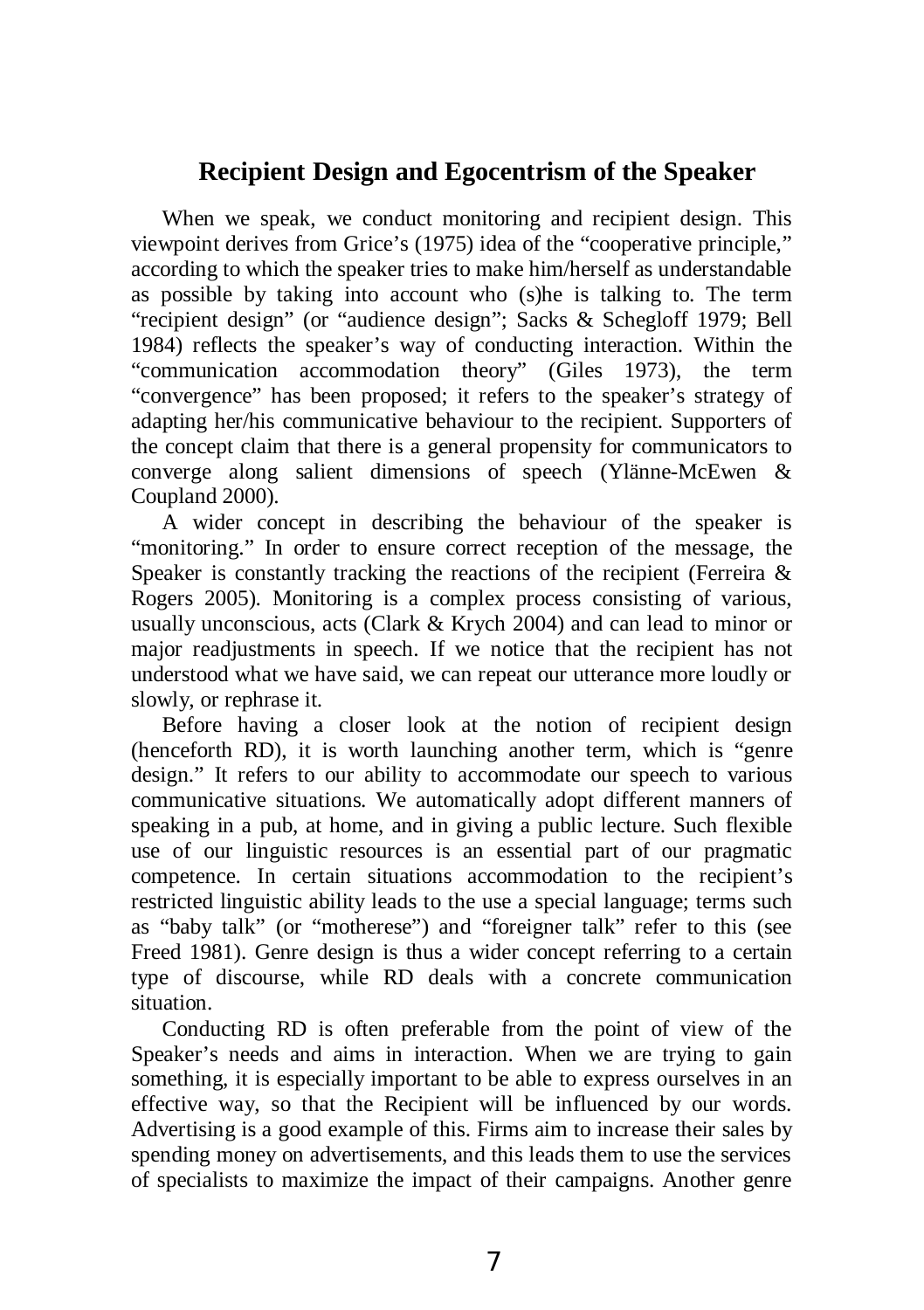where people try very carefully to accommodate their speech to the audience is political speeches. Readers of this text are very familiar with another genre where impressing the reader is extremely important: writing applications to research agencies with the aim of 'selling' our research plans to those who finance research. Thus, the egocentric goals of the Speaker are obvious when trying to gain something, but the need of RD is also evident in other situations where we have a clear communicative goal: teaching something in a classroom, trying to fix a time for a meeting, making a shopping list, asking how to find the railway station.

Coming back to our examples, we can now illustrate the role of RD by considering the problem which derives from the discrepancy between the communicants' MWs with regard to the interpretation of phrase (3) above. If (and only if) the speaker foresees the possibility of a mistaken interpretation of the phrase, he or she may disambiguate it by saying "Chinese language and Chinese philosophy" or "Chinese language and general (world) philosophy*.*" If the speaker were always able to make such clarifications in producing speech, this kind (and indeed all kinds) of miscommunication would be avoided. If we were able to take into account all factors deriving from the recipient's personality, background, emotional state, and physiological state, we would be able to choose our words in such a way that misunderstanding would be excluded (Günthner & Luckmann 2001, 58). As we can see, RD is a kind of superfactor in successful communication, and using it skilfully makes it possible to neutralize the influence of other risks of miscommunication.

Thus, the role of monitoring and RD in successful communication is evident. However, this does not mean that we take the Gricean view of the cooperative principle as a basis for explaining features of human interaction. Grice describes idealistic communication in the same way that Chomsky refers to an "ideal native speaker" in grammatical matters. These concepts are useful as theoretical positions, but as soon as we start dealing with real interaction, we face a totally different world. It is therefore no surprise that Grice's cooperative principle has been heavily criticized (see Sarangi & Slembrouck 1992). Our everyday experience proves that people often fail to perform RD. During the last two decades or so, psycholinguistic experiments have established that the impression of frequent failures in RD has a solid foundation. Indeed, when taking the role of a speaker, people are much weaker at doing RD than was previously thought (see Keysar & Henly 2002; Keyzar 2007; Kecskes & Zhang 2009). As speakers, we sometimes even act against our own communicative goals.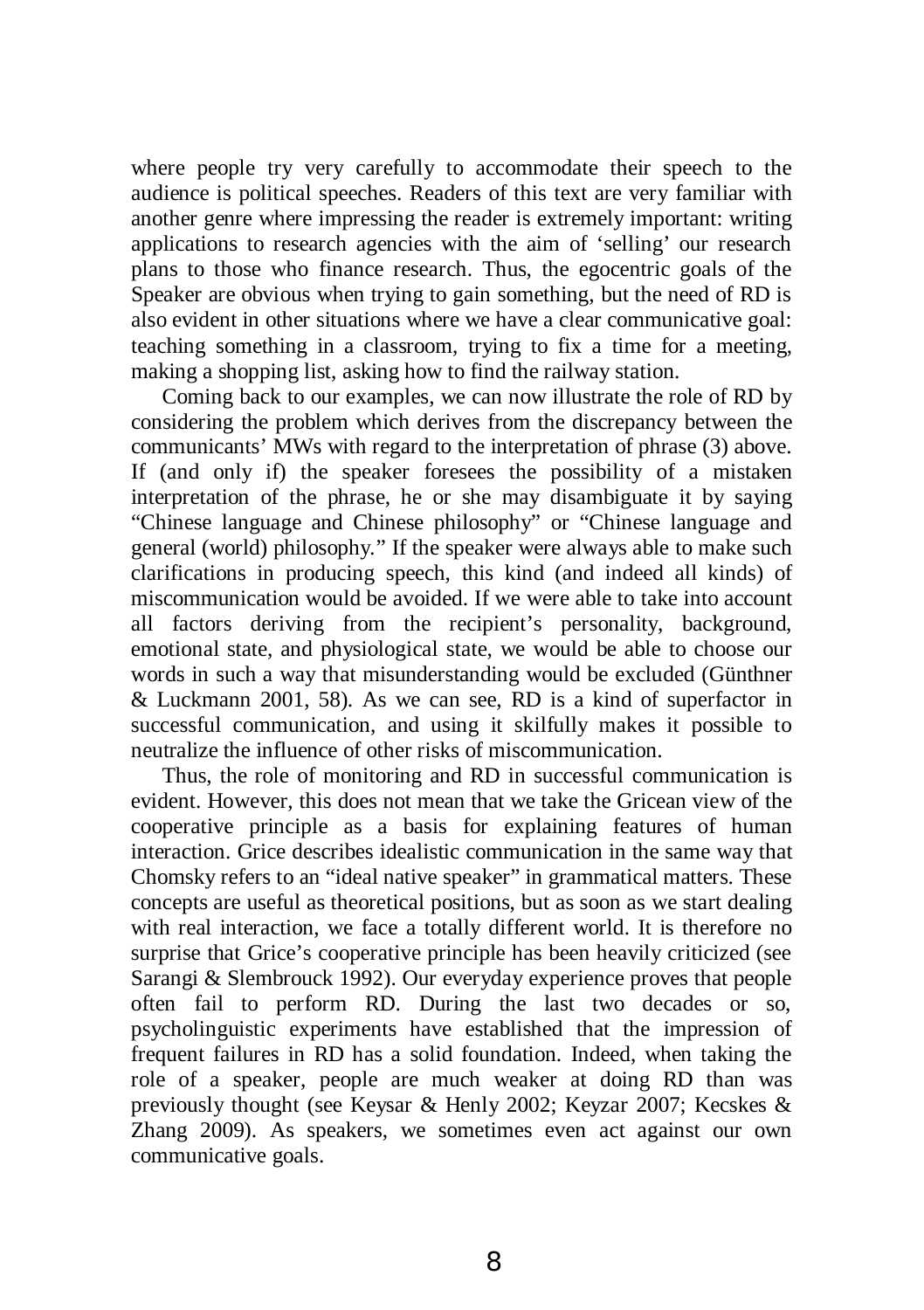The main explanation for people's inability to conduct proper RD is egocentrism (Barr & Keysar 2005, 23). People are inclined to concentrate on what they are saying without considering whether it will be understood or not—"When people communicate they do not routinely take into account the mental states of others, as the standard theory assumes" (Keysar 2007, 72). Having said that, it is important to take a closer look at the reasons for insufficient RD or total lack of it (for a more detailed analyses, see Mustajoki 2012). Factors causing insufficient RD may be classified into two major overlapping categories: (1) the speaker does not want to conduct RD, or (2) he or she fails to realize that a more appropriate RD is needed.

(1) Let us first examine situations where the communicants do not want to be cooperative. Such an attitude may exist even before the beginning of a conversation. It means that the communicants avoid interaction. People also report that occasionally, for one reason or another, they pretend to understand or not to understand what they hear during a conversation (Mustajoki 2006b, 61–65). In the case where a failure of communication is caused by non-listening by the recipient, it is due to a non-cooperative mode of the recipient. These are quite obvious cases. A more covert reason for reluctance to conduct RD is avoidance of cognitive effort. Psychologists (for example, Shintel & Keysar 2009) argue that a fundamental feature of human behaviour is the avoidance of extra cognitive and/or physical effort. As a consequence of this desire, people try to achieve their goals by using as little energy as possible. When monitoring and conducting RD we spend energy. This means that the easiest and the least energy-consuming way of speaking is to pay no attention to the recipient. There may also be some factors that decrease the speaker's ability to concentrate on interaction, such as tiredness, illness, or emotional overdrive.

The egocentric attitude of the speaker is also the ultimate motivation behind another, completely different phenomenon that poses risks to communication. In this case the speaker does not avoid cognitive efforts; in fact, he or she spends more energy, but the aim is not to ensure understanding. There are two main types of communicative behaviour of this kind. One type is linked to the need to be polite, which may lead to rather complicated speech that is not easily understood. In other words, the use of indirect speech and hints endanger the correct interpretation of the message by the recipient. Another communicative tactic which poses a risk to mutual understanding derives from our aspiration to be regarded as smart and intelligent. This leads to the use of expressions and words than are not ideal from the point of view of pure communicative goals. In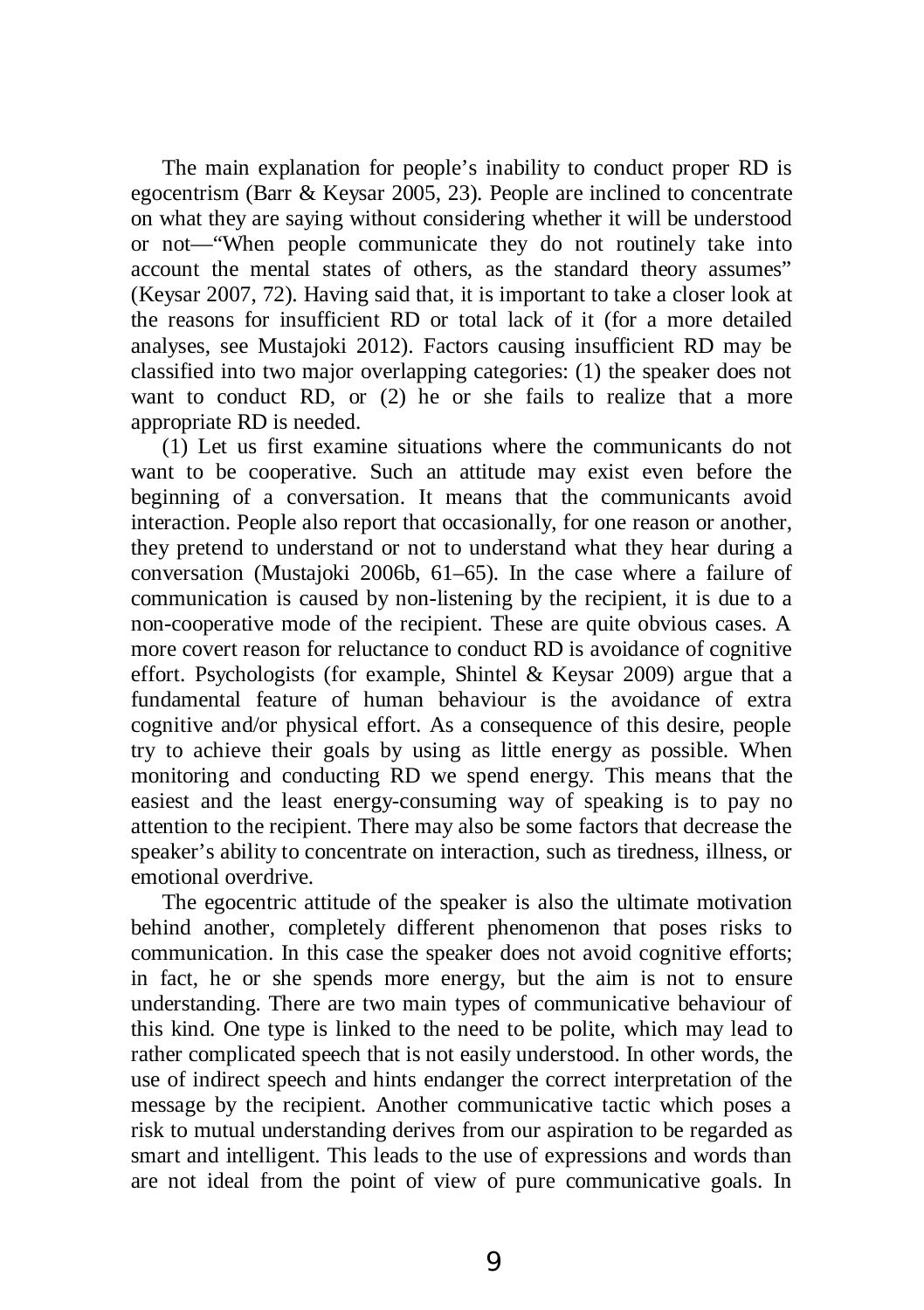concrete terms, it means more metaphors, figurative expressions, and neologisms, which may make our speech less comprehensible (Montminy 2010, 318–319).

(2) When discussing those situations where the speaker is willing to conduct RD but is not aware of the need for it, we must pay attention to people's ability to take into account differences between individuals, especially the crucial difference between our own MW and the MWs of other people. Researchers who have studied this question argue that people are inclined to look at the world through their own experience and mental state. If we have no clear indicators for differences in the knowledge and background of the recipient, we use ourselves as the anchor and reference point (Schütz 1944; Keysar and Henly 2002; Kruger et al. 2005; Epley 2008; Todd et al. 2011). If the recipient differs from us clearly enough, we notice it, which is the case in many situations of intercultural communication. Nevertheless, awareness of the differences does not guarantee avoidance of misunderstanding (Banks & al. 1991; Krasnykh 2002; Leontovich 2007; Privalova 2005; Bührig & Luzio 2006). A kind of "intercultural" communication is also seen in interaction between native speakers of the same language whose backgrounds are significantly different. Examples would include conversations between an IT adviser and an IT user, a young heavy-metal enthusiast and his or her grandparents, or a fisherman and a person who has never fished.

In the situations mentioned above, the speaker, as a rule, realizes the need for not using his or her normal language, but nevertheless often fails conduct sufficient RD. Quite another risk for communication is the "common ground fallacy" (or "false consensus effect," as Clark 1996, 111 puts it). The general rule is: the smaller the deviations between the MWs of the interlocutors are, the more likely they are to fall into the common ground fallacy. The mechanism we use in analysing the need for RD fails in situations where group boundaries are not so evident (Gallois & Giles 1988). This gives us an explanation for Ermakova's & Zemskaja's (1993) paradoxical claim that communication failures are as usual in communication between good friends and relatives as in intercultural encounters (for details, see Mustajoki 2011a).

#### **Risks of Miscommunication in Various Speech Genres**

The way we speak in communication situations is determined by two major factors: (1) situational, where, on what topic, and with whom we speak, and what our role is in the speech act, and; (2) personal, what our linguistic background is (Mustajoki 2010). The first factor reflects the idea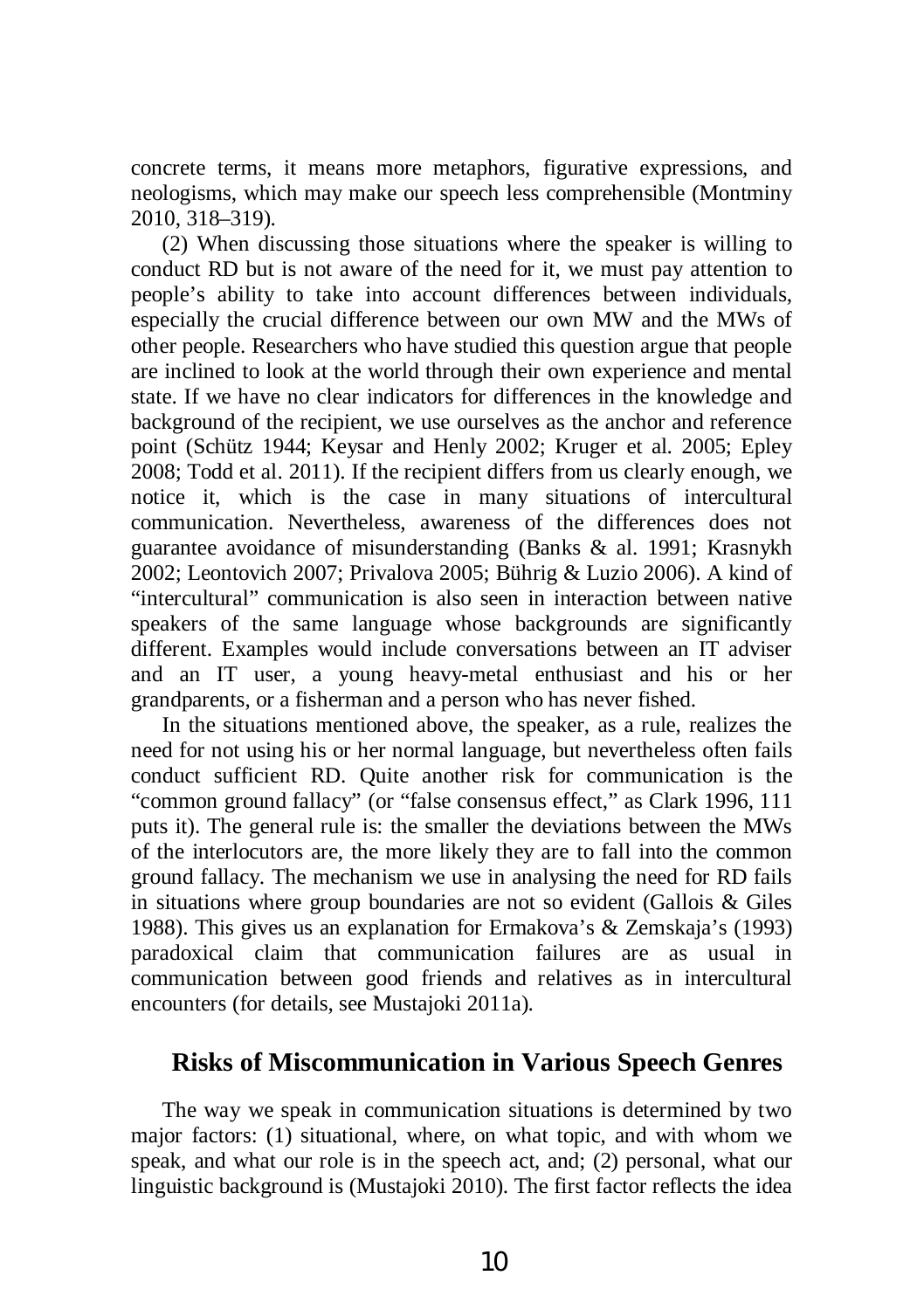of speech genres launched by Bakhtin (1996, 181); the second factor refers to the restrictions and opportunities based on our linguistic capacity. It is impossible to produce a complete list of different speech genres, but it is easy enough to name some examples of them, e.g. "public speech," "small talk," "flirting" "business negotiations," etc. It is clear to everyone that we speak in a very different way in each of these speech genres (Dement'ev 2009). When entering a new communication situation we switch on the way of speaking needed. To be more precise, the decisive thing is not the situation as such, but our own personal interpretation of it, as emphasized by van Dijk (2006). In other words, we use a certain register of speech if we think that we are in a situation where this register is needed. In some situations, the interlocutors have to begin by choosing the language to be used (Alpatov 2000, 15–20; Mustajoki 2010).

We have to start our discussion on risks of miscommunication in various speech genres with a caveat: it is impossible to offer a detailed analysis of this issue because we still lack sufficient research on it. What is presented here is therefore not a conclusion based on the study of real communicative materials, but an attempt to put forward hypotheses that are mainly based on non-systematic observations and will need to be verified by further research. We first focus on the specific features of each speech genre and then present a table where the genres are described in a more structured way. To show the great variety of risks in communication, we will consider very diverse speech genres, namely: (1) everyday conversation at home; (2) shopping; (3) flirting; (4) the shouts of a football spectator; (5) regular work meeting; (6) international meeting in a lingua franca language; (7) a president's address to the nation.

(1) Conversations at home involve a wide variety of topics for discussion. Nevertheless, there are some features which are typical of this genre as a whole. The communicants meet each other every day for years, the situation is part of their leisure, and they usually feel maximally relaxed. All these factors diminish the willingness of the communicants to make cognitive efforts while speaking. The circumstances are also favourable to the kind of communication on which the interlocutors do not concentrate: they are often engaged in some other activity at the same time. This leads to mishearings and non-listening. In addition, due to the very routine-like conditions, people are lazy in articulation, which increases the risk of misundestanding. On the other hand, the communicants guess, without any hesitation, those parts of another speaker's phrases that they have not heard. They do so because they "know" the others so well that it is easy to reckon what they want to say (or so they assume). The common ground fallacy is a frequent trap for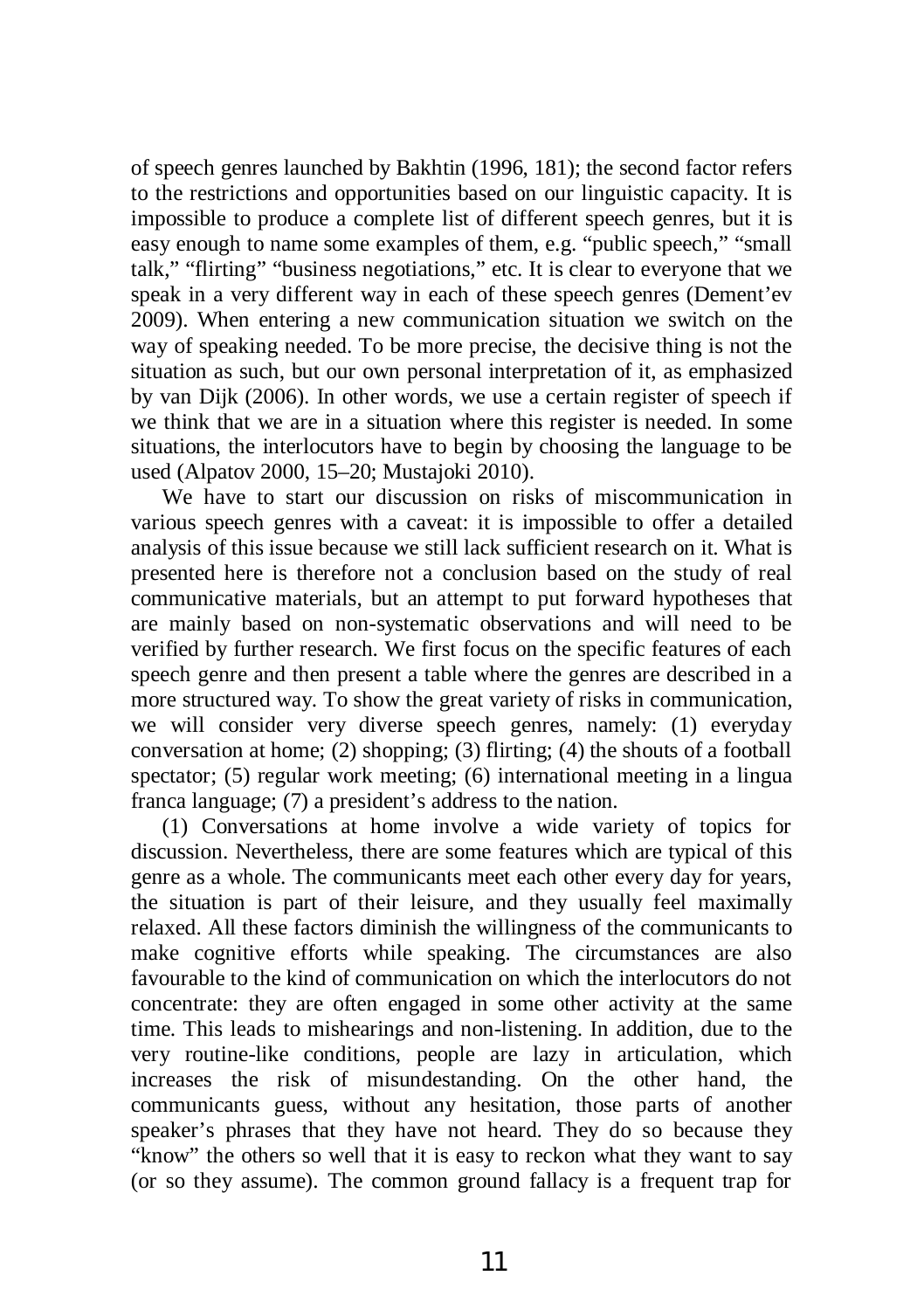communicants because they are sure that the people they live with "must" think in the same way as they do and even think of the same thing at the same time. Generally speaking, while at home, we suppose that no RD is required except in those situations where we badly need to obtain a particular result.

(2) In shopping situations, the roles of communicants are very different. The salesperson is a professional and takes part in such conversations several times a day, while the customer is involved in such situations only occasionally. For both parties, successful interaction is in itself desirable: the salesperson wants to sell something and the customer wants to find a maximally suitable realization for her or his needs. For the salesperson, the biggest challenge is to accommodate her or his speech to each customer, bearing in mind that different customers may have totally different amounts of background knowledge in the relevant field (think for example of electronics, wines, clothing). Another difficulty is choosing the appropriate register (on the scale colloquial–official) so as to make the customer feel comfortable and to avoid irritation. As to the customers, the main risk is that they may have problems in formulating their wishes, which may be unclear even to themselves.

(3) From the point of view of monitoring and recipient design, a challenging genre is flirtation. The person who starts it has their own egocentric goals in doing so. These vary from pure fun to an attempted conquest. In both cases, the flirter gains satisfaction from being able to conduct such a discourse (Henningsen 2004). The object of the flattery may feel uncomfortable or may, on the contrary, try by their own behaviour to urge the other party to continue flirting. For both communicants, the whole situation stands out from the normal routine of everyday communication. This may lead them to report such a conversation to other people afterwards.

(4) When a football spectator shouts to the referee, we are dealing with a rather frequent speech genre which, however, differs very much from normal face-to-face conversations between two persons. The main specific feature of spectator behaviour is the distance to the recipient, which in fact means that he or she does not hear what is said (shouted). The speaker (shouter) is in a very emotional mood, and it therefore makes no difference to him or her that the referee does not actually hear the effusion. In this respect, the situation somewhat resembles the scene where someone unburdens their heart after an unpleasant experience. In such a situation, the opportunity to speak is in itself the main reason of communication; transmitting pieces of information to the recipient is of secondary importance. An extra feature of the case of the shouting spectator is that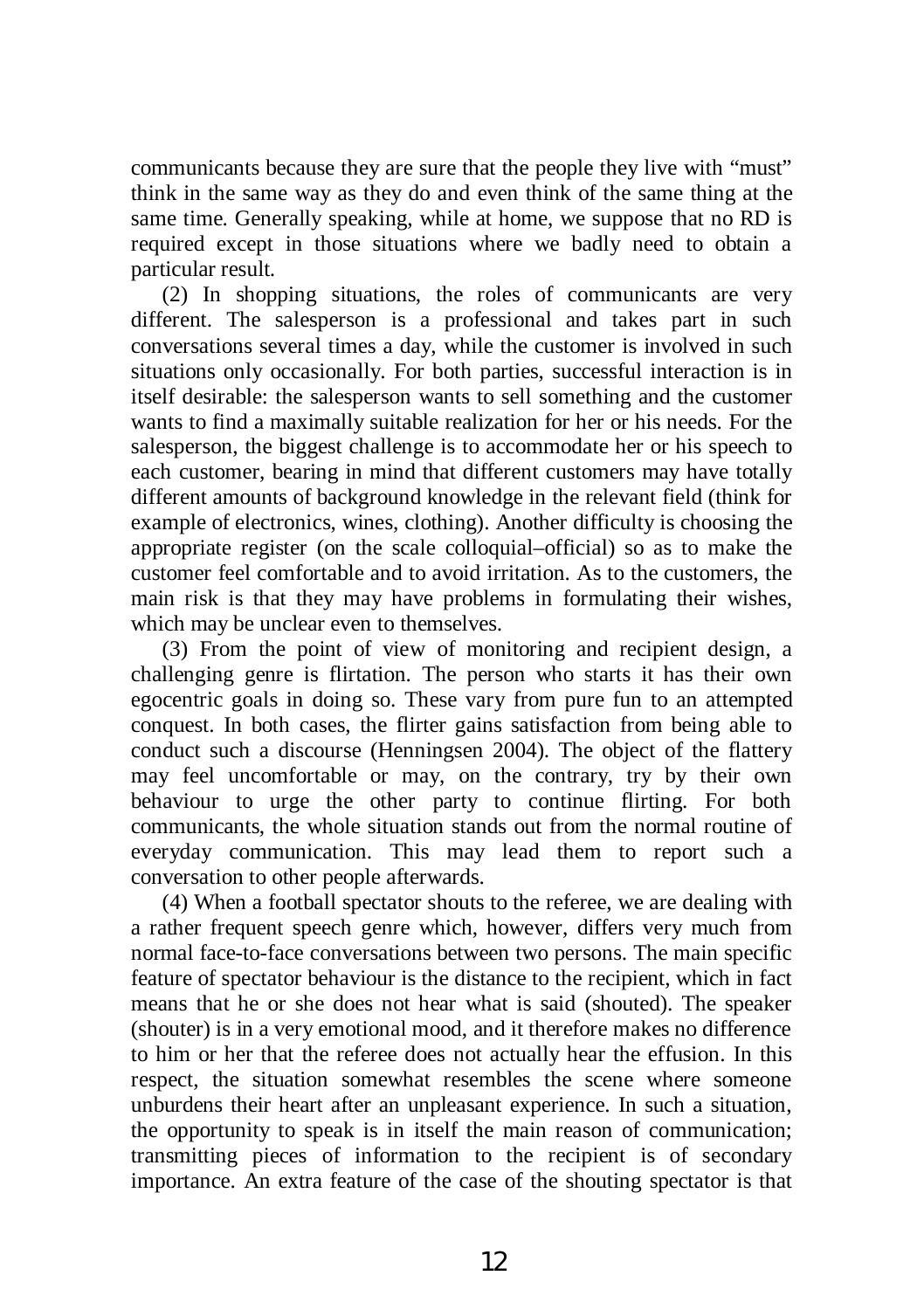there are a lot of co-spectators around and they, in fact, become the unintended audience of the emotional outburst.

(5) Participants of a regular work meeting have, in principle, equal roles in the communication (apart from the chairperson). Nevertheless, they differ from each other as to their background knowledge, ability to express themselves, and motivation to influence the course of events. In a meeting there are always some rules and regulations which determine how it is conducted, so that people are not allowed to speak at the same time. In most cases, these rules are broken at least to some extent. In trying to reach their goals in the decision-making process, the participants may deliberately mishear and misunderstand each other's words. Eagerness in trying to say something may lead to unclear expressions. The common ground fallacy is also possible, because people at the same workplace tend to assume that everyone knows the same things and thinks along similar lines.

(6) There are, of course, various types of international meetings. To consider the specific nature of this genre, let us take the following scene: people from different European countries meet in Brussels to discuss an issue on which where they are specialists. They are native speakers of several languages and speak in lingua franca English. Such a meeting differs from a regular work meeting in two relevant ways. First, even in our days international encounters are something special. Travelling to a foreign country and having a meeting there is a much more remarkable event than attending a meeting during the working day with people you see every day. This makes the participants concentrate more intently on the course of the discussion. The second feature of such a meeting is even more significant. The use of a lingua franca language adds a paradoxical feature to communication: people understand each other better than in normal situations due to simplified language, a hightened motivation to understand, and concentration on the topic (Mustajoki 2011a). Studies on the use of English as a lingua franca confirm this observation (Mauranen 2006 and Firth 2009, among others). Of course, differences in geographical backgrounds constitute a risk for misunderstandings, but expertise on the topic of the meeting diminishes the significance of this factor.

(7) A president's address to the nation is a very special genre. The speech is important for the president, and he or she therefore tries to take maximum account of the large audience. This is not easy, because the listeners (spectators) are very heterogeneous, from political enemies to supporters. The main target is a large number of uninterested and passive citizens. The significance of the address leads the president to use a large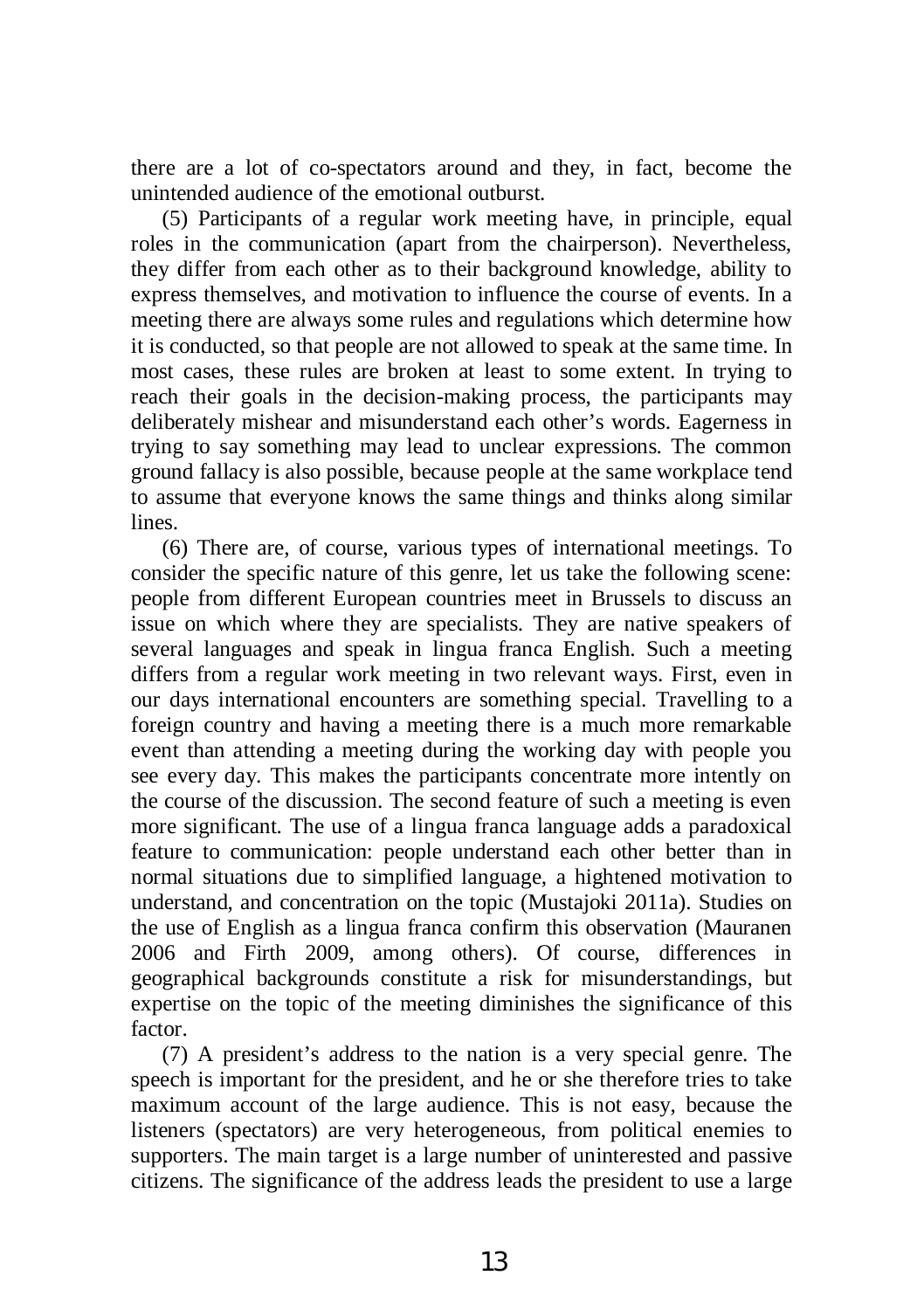group of assistants in compiling it. So here we see an extremely careful audience design which has a clearly egoistic origin. Despite the major efforts, misunderstandings and misinterpretations are usual because of the possible unwillingness of the recipients to understand. A serious risk to the success of the speech is non-listening (non-watching), resulting from the feeling that the speaker is repeating the same thing as earlier.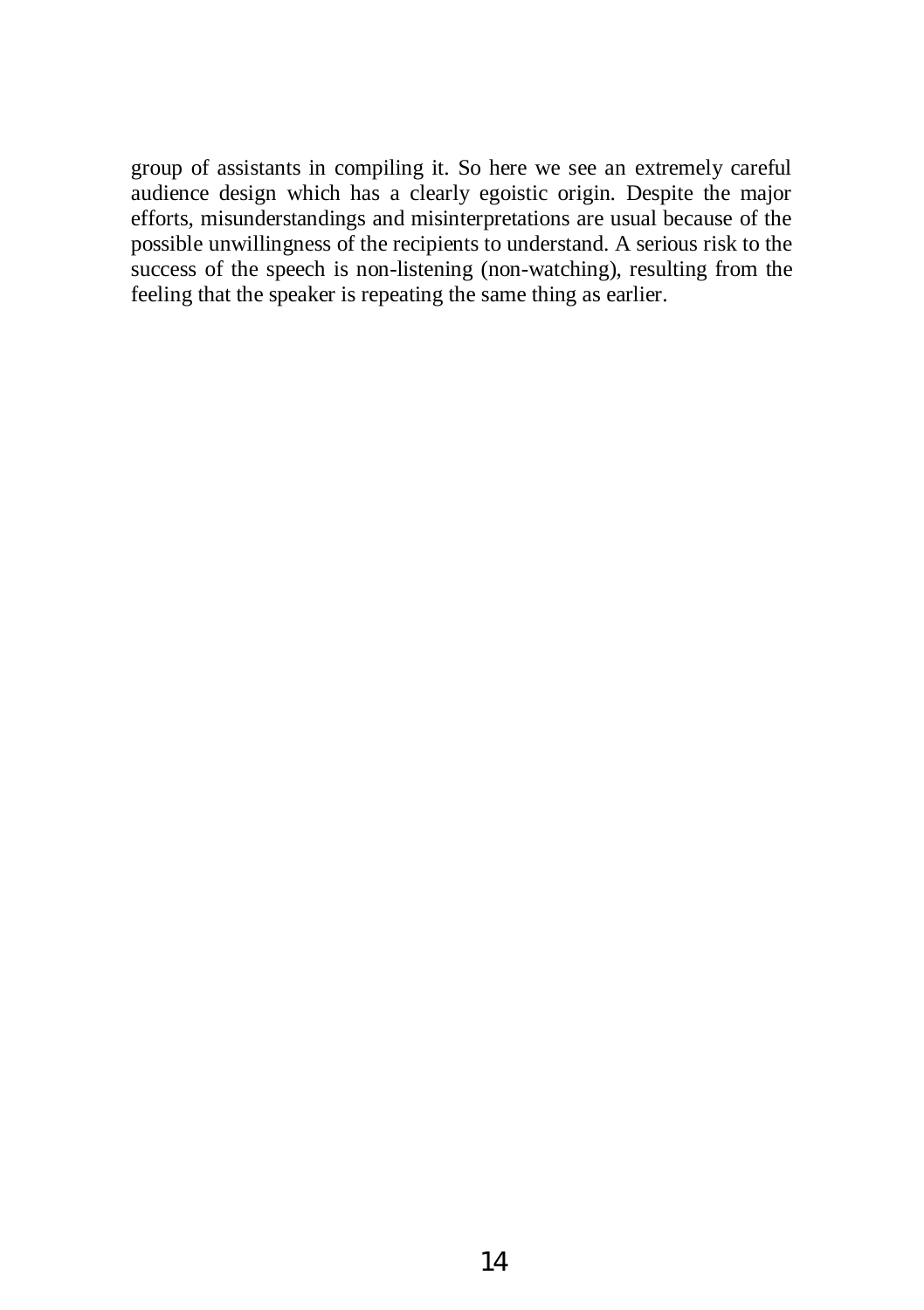**Table 2.1. Recipient design and risks of communication in different discourse types (Sp = the speaker, Re = recipient)** 

|                                             | <b>Special features of the genre</b>                                                                                                                                                                           | <b>Monitoring and recipient</b><br>design (RD)                                           | <b>Main risks for miscommunication</b>                                                                                                                                                                                                                                                             |
|---------------------------------------------|----------------------------------------------------------------------------------------------------------------------------------------------------------------------------------------------------------------|------------------------------------------------------------------------------------------|----------------------------------------------------------------------------------------------------------------------------------------------------------------------------------------------------------------------------------------------------------------------------------------------------|
| <b>Everyday</b><br>conversations at<br>home | Communicants know each other<br>very well; most relaxed situation;<br>wide range of possible topics                                                                                                            | Minimal monitoring and RD<br>because there is no need to avoid<br>risks in communication | Non-listening due to poor<br>concentration on conversation; non-<br>hearing and mishearing (e.g. due to<br>a vacuum-cleaner or distance<br>between the communicants):<br>unclear pronunciations (due to fast<br>speech); over-guessing of speech<br>heard only partially; common<br>ground fallacy |
| <b>Shopping</b>                             | Totally different roles of<br>communicants (professional vs.<br>layman), through a common goal:<br>a purchase that makes the<br>customer happy; for the<br>customer, an important but not a<br>usual situation | An experienced salesperson does<br>RD all the time; the customer is<br>weak at RD        | Problems in finding a common<br>language due to differences in<br>knowledge level (especially as to<br>complicated technology); inability<br>of the consumer to express<br>him/herself; the salesperson may get<br>tired of repeating the same phrases<br>all the time                             |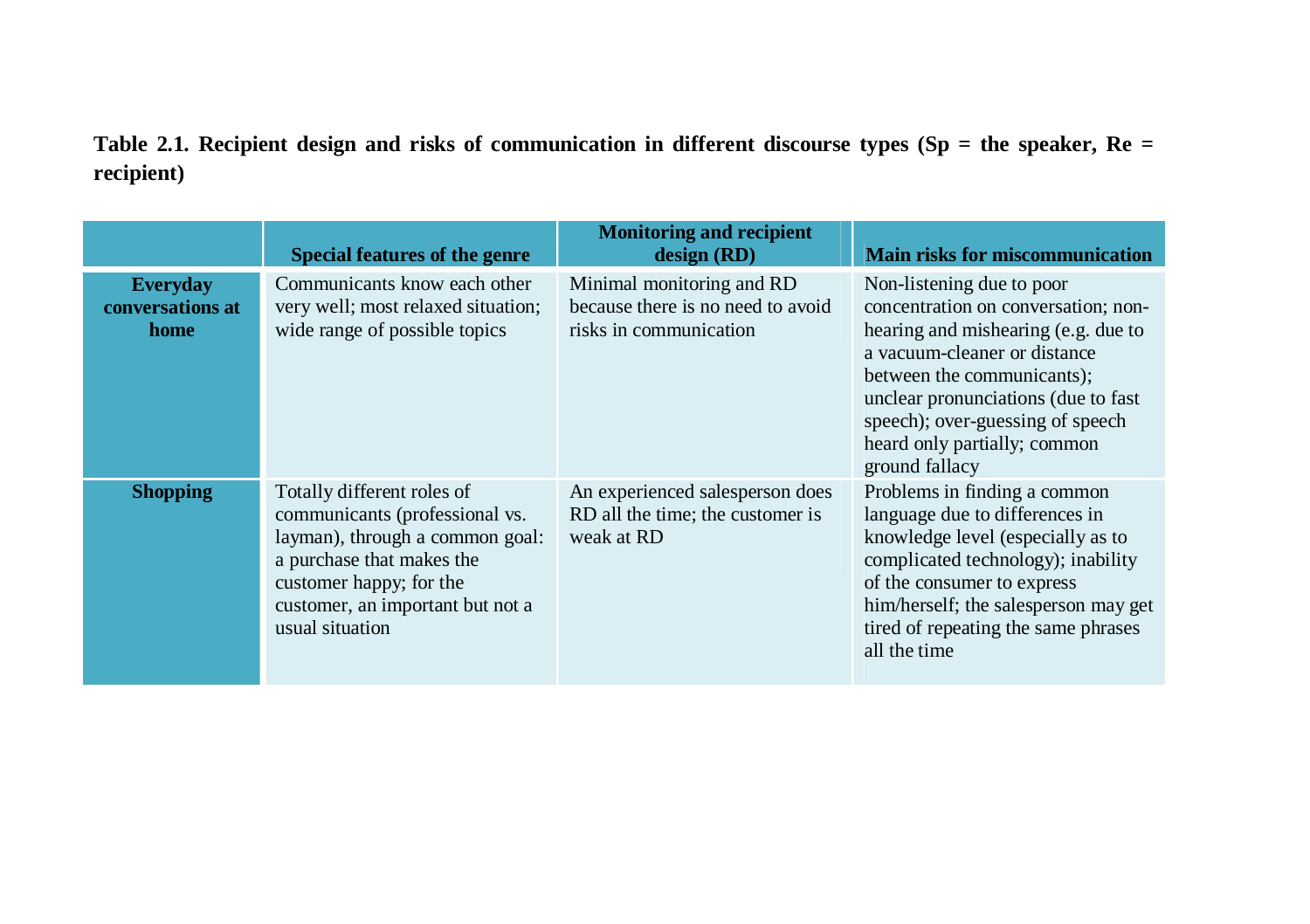| <b>Flirting</b>                                                   | A marked game element;<br>important for Sp's self-esteem                                                                                                                                                                                   | Constant monitoring and RD in<br>order to decide whether to<br>continue flirting or not;                          | Total lack of interest by Re;<br>gushiness of Sp                                                                                   |
|-------------------------------------------------------------------|--------------------------------------------------------------------------------------------------------------------------------------------------------------------------------------------------------------------------------------------|-------------------------------------------------------------------------------------------------------------------|------------------------------------------------------------------------------------------------------------------------------------|
| <b>Football spectator</b><br>shouting                             | Addressee (Re) is far away and<br>does not hear the speech; real<br>Re's are co-spectators; channel<br>for emotional eruption                                                                                                              | Totally egocentric; Sp does not<br>think of Re at all                                                             | Understanding or even listening by<br>Re (the referee) is not expected; co-<br>spectators may be irritated                         |
| <b>Work meeting</b>                                               | Participants of the meeting know<br>each other quite well; the topic of<br>discussion is planned beforehand;<br>not a free discussion but<br>regulated by the chairperson; goal<br>orientation; MWs of participants<br>have much in common | For a skilful participant RD is a<br>necessary element of speech                                                  | Emotions may hinder RD;<br>deliberate misunderstandings;<br>frustration of participants if the<br>discussion veers off course      |
| <b>International</b><br>meeting in a<br>lingua franca<br>language | All participants speak in a non-<br>native language; strong<br>motivation for understanding;<br>otherwise as in work meetings                                                                                                              | Communicants automatically<br>conduct RD by using a simplified<br>language and by trying to be.<br>understandable | Differences in cultural<br>(geographical) background;<br>deficiency in language skills;<br>otherwise as in work meeting            |
| <b>President's TV-</b><br>address to the<br>nation                | Very significant for Sp; reactions<br>of the audience (media) have<br>influence on the planning of the<br>next address                                                                                                                     | Professional RD before the<br>presentation with the help of<br>experts                                            | Very heterogeneous audience with<br>different expectations; most<br>spectators listen only superficially;<br>prejudices towards Sp |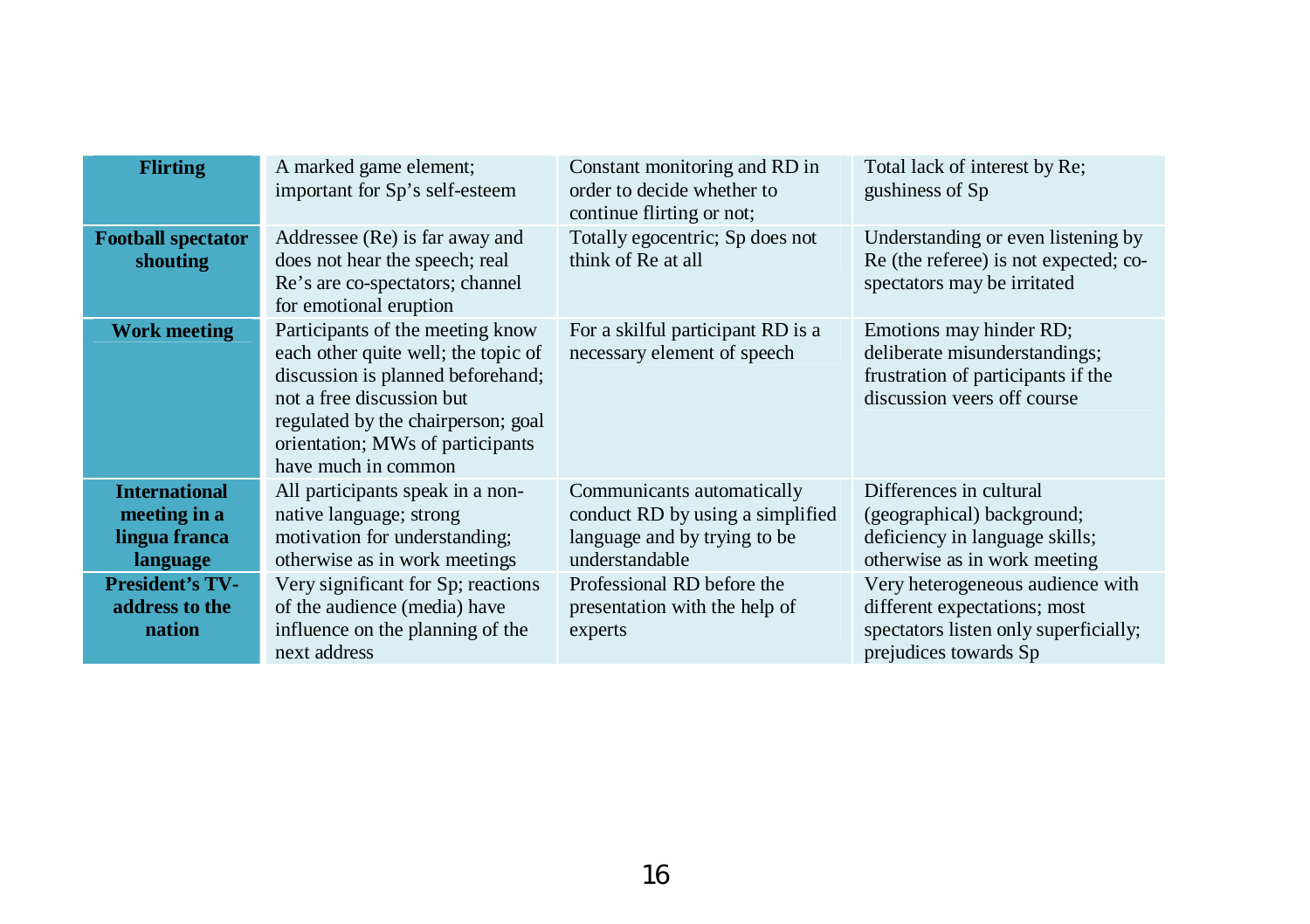#### **Conclusion**

The aim of this chapter was to demonstrate the differences in the risks of communication in various speech genres. In discussing the topic, a multidimensional model of communication was used. This helps us to take into account divergent factors influencing the course of interaction. It was shown that besides purely linguistic factors (such as syntactic ambiguity), the mental worlds of interlocutors play an important role in reaching mutual understanding. A further factor, the speaker's ability to conduct recipient design, has an even greater significance because it is able to neutralize other risks of communication. However, this factor materializes only if the speaker is aware of the risks and is able to formulate his or her speech in an appropriate manner. Both observations of real communication and psychological experiments show that recipient design often fails.

The theoretical framework was applied to some speech genres in order to discuss the risks of communication that occur in them. It was shown that speech genres differ very much from each other in this respect. The results are still partly hypothetical and need to be verified by further research, but even on the basis of this analysis it is possible to conclude that risks of miscommunication are very speech-genre specific, so this factor cannot be dismissed in research on them.

#### **References**

- Airenti, Gabriella, Bruno G. Bara, and Marco Colombetti. "Conversation and behavior games in the pragmatics of dialogue." *Cognitive Science*  17 (1993): 197–256.
- Alpatov, V. M. *150 iazykov i politika: sotsiolingivisticheskie problemy SSSR i postsovetskogo prostranstva* [*150 languages and politics: sociolinguistic problems of the USSR and the post-Soviet space*]. Moscow: Kraft+.2000.
- Anolli, Luigi. "MaCHT—Miscommunication as CHance Theory: Toward a unitary theory of communication and miscommunication." In *Say Not to Say: New Perspectives on Miscommunication*, edited by Luigi Anolli, Rita Ciceri and Giuseppe Riva, 3–43. Amsterdam: IOS Press. 2001.
- Ardissono, Liliana, Guido Boella and Rossana Damiano. "A Plan-Based Model of Misunderstandings in Cooperative Dialogue." *International Journal of Human-Computer Studies* 48 (1998): 649–679.
- Baceviþ, F. S. *Osnovi komunikativnoi lingvistiki* [*Foundations of communicative linguistics*]. Kiev: Akademia. 2004.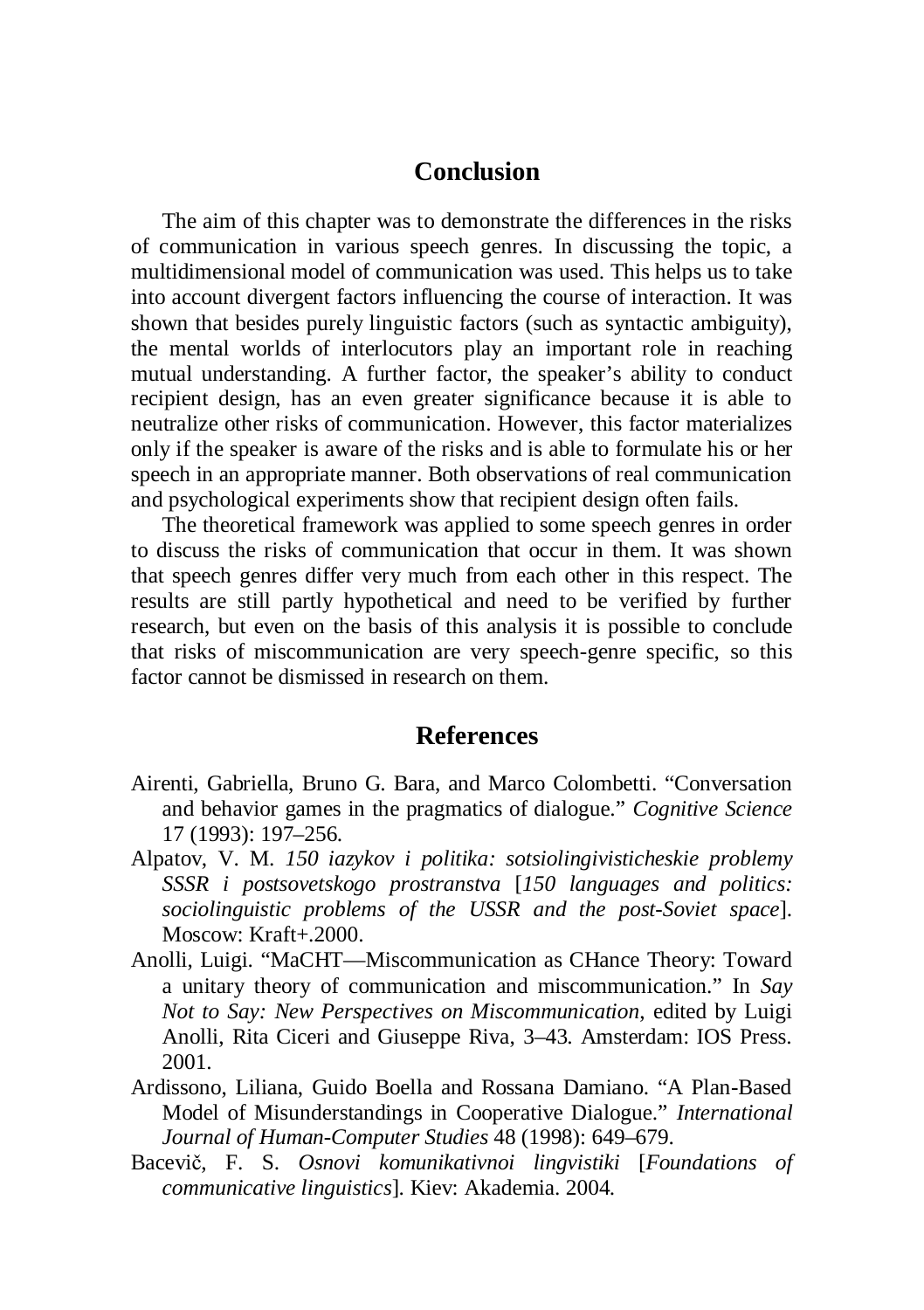- Bakhtin, M. M. "Problema rechevykh žanrov" ["The problem of speech genres"]. In *Sobranie sochinenij v pjati tomah, tom 5.* Moscow: Russkie slovari. 2006.
- Banks, Stephen P., Gao Ge and Joyce Baker. "Intercultural encounters and miscommunication." In *"Miscommunication" and problematic talk,*  edited by Nicolas Coupland, Howard Giles and John M. Wiemann, 103–120. Newbury Park: Sage, 1991.
- Barr, Dale J and N. Keysar. "Making Sense of How We Make Sense: The Paradox of Egocentrism in Language Use." In *Figurative Language Comprehension*, edited by H.I. Colston & A.N. Kayz, 21–43. Mahwah: Lawrence Erlbaum, 2005.
- Bazzanella, Carla and Rossana Damiano. "The Interactional Handling of Misunderstanding in Everyday Conversations." *Journal of Pragmatics*  31 (1999): 817–836.
- Bell, Allan. "Language Style as Audience Design." *Language in Society*  13 (1984): 145–204.
- Bürig, Kristian and Jan D ten Thije, eds. *Beyond Misuderstanding. Linguistic Analyses of Intercultural Communication.*  Amsterdam/Philadelphia: John Benjamins. 2006.
- Campos, M. N. "Ecology of Meanings: A Critical Constructivist Communication Model." *Communication Theory* 17 (2007): 386–410.
- Clark, Herbert H. *Using Language.* Cambridge: Cambridge University Press, 1996.
- Clark, Herbert H. and Susan E. Brennan. "Grounding in Communication." In *Perspectives on Socially Shared Cognition,* edited by John M. Levine and Stephanie D. Teasley, 127–149. Washington, DC: APA Books, 1991.
- Clark, Herbert H. and Meredyth A Krych. "Speaking While Monitoring Addressees for Understanding." *Journal of Memory and Language* 50 (2004): 62–81.
- Coupland, Nicolas., John M. Wiemann and Howard Giles. "Talks as 'Problem' and Communication as "Miscommunication": An Interactive Analysis." In *"Miscommunication" and Problematic Talk,*  edited by N. Coupland, H. Giles & J. M. Wiemann, 1–17. Newbury Park: Sage, 1991.
- Dascal, Marcelo. "Introduction: Some questions about misunderstanding." *Journal of Pragmatics* 31 (6) (1999): 753–762.
- Dement'ev, V. V. "Aspekty problemy 'žanr i iazyk: žanry rechi '' 'iazyk rechi'?" ["Aspects of the problem 'genre and language: speech genres' or 'languages of speech'."] In *Žanry rechi*, 6, 5–22. Saratov: Nauka, 2009.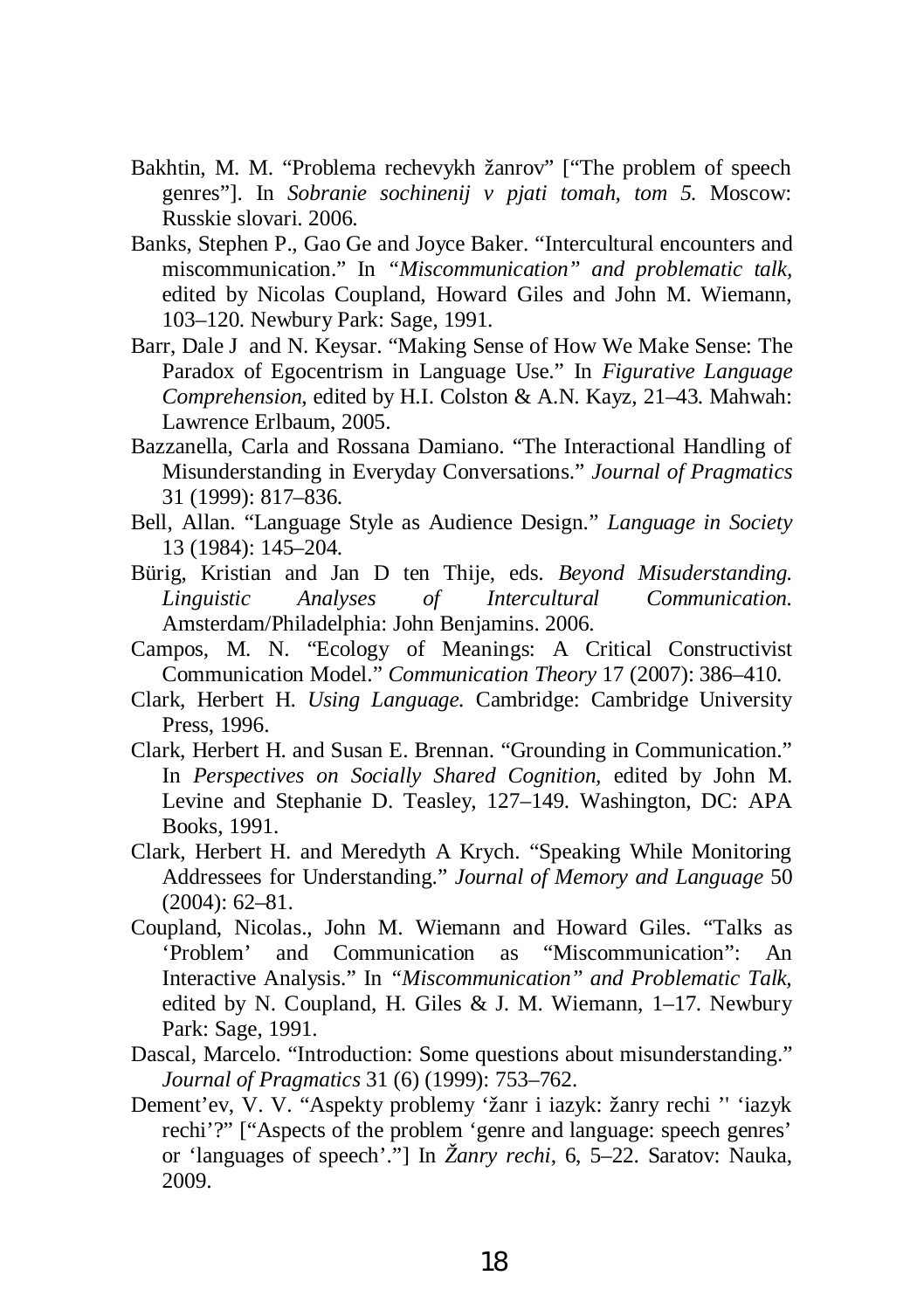–––. *Teoriia rechevykh žanrov* [Theory of speech genres]. Moscow: Znak. 2010.

- Dobrick, Martin. *Gegenseitiges (Miss-)Verstehen in der dyadischen Kommunikation*. Münster: Aschendorff, 1985.
- Epley, Nicholas. "Solving the (Real) Other Minds Problem." *Social and Personality Psycholog*y *Compass* 2/3 (2008): 1455–1474.
- Ermakova, O. P. and E. A. Zemskaja. "K postroeniiu tipologii kommunikativnykh neudach (na materiale estestvennogo russkogo iazyka)" ["On Constructing a Typology of Communicative Failures on the Basis of Authentic Russian Material"]. In *Russkii iazyk i ego funktsionirovanie: kommunikativno-pragmaticheskii aspekt*, 90–157. Moscow: Nauka, 1993.
- Falkner, Wolfgang. *Verstehen, Missverstehen und Missverständnisse: Untersuchungen an einem Korpus englischer und deutscher Beispiele.*  Tübingen: Niemayer, 1997.
- Ferreira, Victor S, L. R. Slevc and Erin S. Rogers. "How Do Speakers Avoid Ambiguous Linguistic Expressions?" *Cognition* 96 (2005): 263–284.
- Firth, Alan. "The *Lingua Franca* Factor." *Intercultural Pragmatics* 6 (2) (2009): 147–170.
- Foppa, Klaus "On Mutual Understanding and Agreement in Dialogues." In *Mutualities in Dialogue*, edited by I. Marková, C. F. Graumann & K. Foppa. Cambridge: University Press, 149–175. 1995.
- Freed, Barbara F. "Foreigner Talk, Baby Talk, Native Talk." *International Journal of the Sociology of Language* 28 (1981): 19–39.
- Gallois, Cynthia and Howard Giles. "Accommodating Mutual Influence in Intergroup Encounters." In *Mutual Influence in Interpersonal Communication: Theory and Research in Cognition, Affect, and Behavior. Vol. 14, Progress in Communication Sciences*, edited by Mark. T. Palmer and Georg A. Barnett, 135–162. Stamford, CT: Ablex, 1988
- Gasparov, B. *Jazyk, pamjat', obraz: lingvistika jazykovogo sushchestvovanija* [*Language, Memory, Image: Linguistics of the Existence of Language*]. Moscow: Novoe literaturnoe obozrenie. 1996.
- Grice, Herbert P. "Logic and Conversation." In *Syntax and Semantics*, Vol. 3, edited by Peter Cole and Jerry L. Morgan, 41–58. New York: Academic Press, 1975.
- Grimshaw, Allen D. "Mishearings, Misunderstandings, and other Nonsuccesses in Talk: A Plea for Redress of Speaker-Oriented Bias." *Sociological Inquiry* 50 (3/4) (1980): 31–74.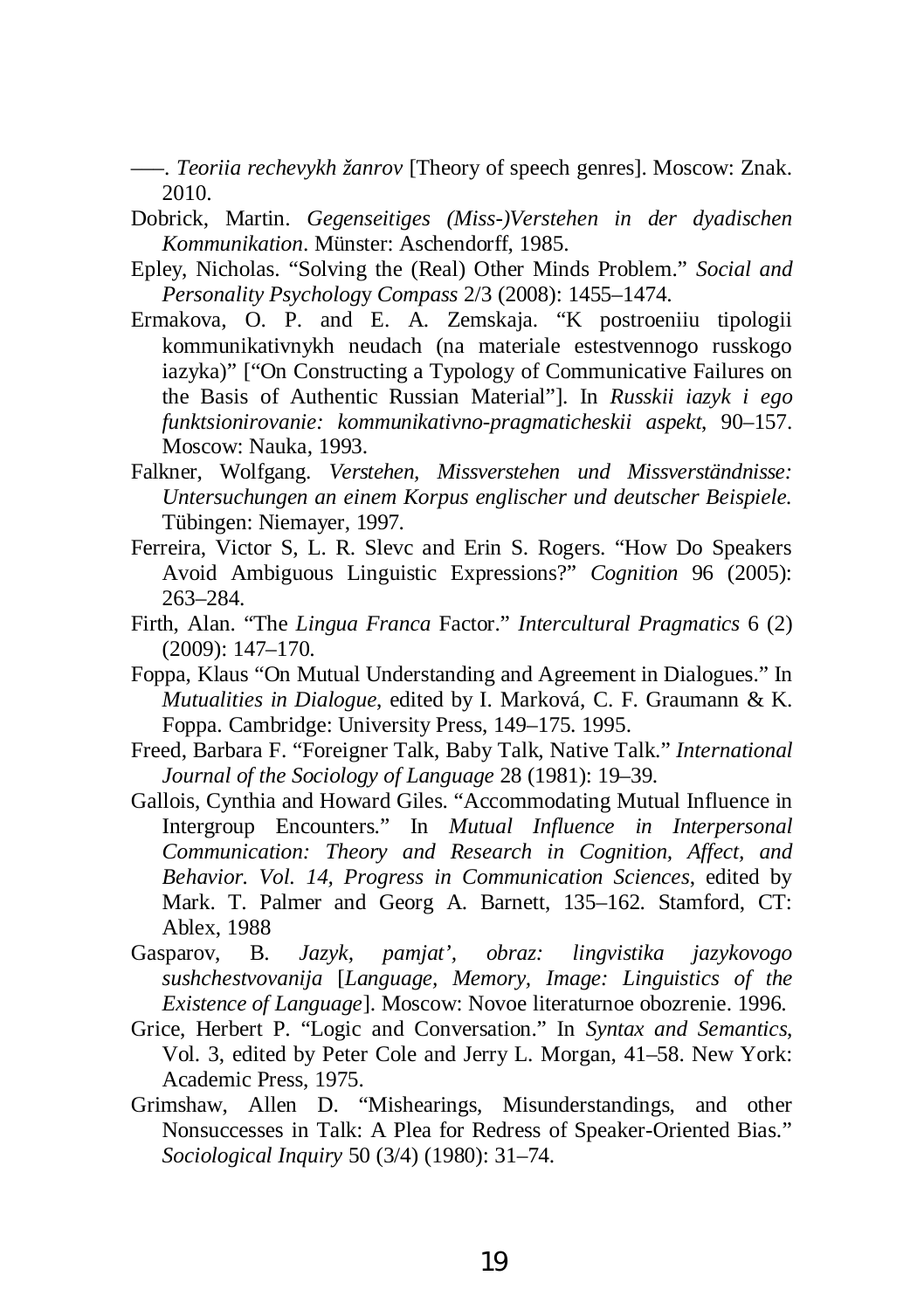- Gudkov. D. B. *Teoriia i praktika mežkul'turnoi kommunikacii* [*Theory and Practice of Intercultural Communication*]. Moscow: Gnozis. 2003.
- Günthner, Susanne and Thomas Luckmann. "Asymmetries of Knowledge in Intercultural Communication: The Relevance of Cultural Repertoires of Communicative Genres." In *Culture in Communication: Analyses of Intercultural Situations,* edited by Aldo di Luzio, Susanne Günthner and Franca Orletti, 56–85. Amsterdam/Philadelphia: John Benjamins, 2001.
- Henningsen, David D. "Flirting with Meaning: An Examination of Miscommunication in Flirting Interactions." *Sex Roles* 50 (2004): 7–8.
- Hinnenkamp, Volker. "Constructing Misunderstanding as a Cultural Event." In *Culture in Communication: Analyses of Intercultural Situations,* edited by Aldo di Luzio, Susanne Günthner and Franca Orletti, 211–243. Amsterdam/Philadelphia: John Benjamins, 2001.
- "Misunderstandings: Interactional Structure and Strategic Resources." In *Misunderstandings in Social Life: Discourse Approaches to Problematic Talk*, edited by Juliane House, Gabriele Kasper and Steven Ross, 57–81. London etc.: Longman, 2003.
- House, Juliane, Gabriele Kasper and Steven Ross. "Misunderstanding Talk". In *Misunderstandings in Social Life: Discourse Approaches to Problematic Talk,* Juliane House, Gabriele Kasper and Steven Ross (eds), 1–21*.* London: Longman, 2003.
- Janicki, Karol. "Lay People's Language Problems." *International Journal of Applied Linguistics* 20 (1) (2010): 73–94.
- Jucker, Andreas H., Sara W. Smith and Tanja Lüdge. "Interactive Aspects of Vagueness in Conversation*.*" *Journal of Pragmatics* 35 (12) (2003): 1737–1769.
- Kecskes, Istvan. "The Paradox of Communication: Socio-Cognitive Approach to Pragmatics." *Pragmatics and Society* 1 (1) (2010): 50– 73.
- Kecskes, Istvan and Fenghui Zhang. "Activating, Seeking, and Creating Common Ground: A Socio-Cognitive Approach." *Pragmatics & Cognition* 17 (2) (2009): 331–355.
- Keysar, Boaz. "Communication and Miscommunication: The Role of Egocentric Processes." *Intercultural Pragmatics* 4 (4) (2007): 71–85.
- Keysar, Boaz and Anne S. Henly. "Speakers' Overestimation of their Effectiveness." *Psychological Science* 13 (2002): 207–212.
- Krasnykh, V. *Étnopsiholingvistika i lingvokul'turologija*. [Ethnopsycholinguistics and Linguistic Cultural Studies]. Moscow: Gnozis, 2002.
- Kruger, Justin, Nicolas Epley, Jason Parker and Zhi-Wen Ng.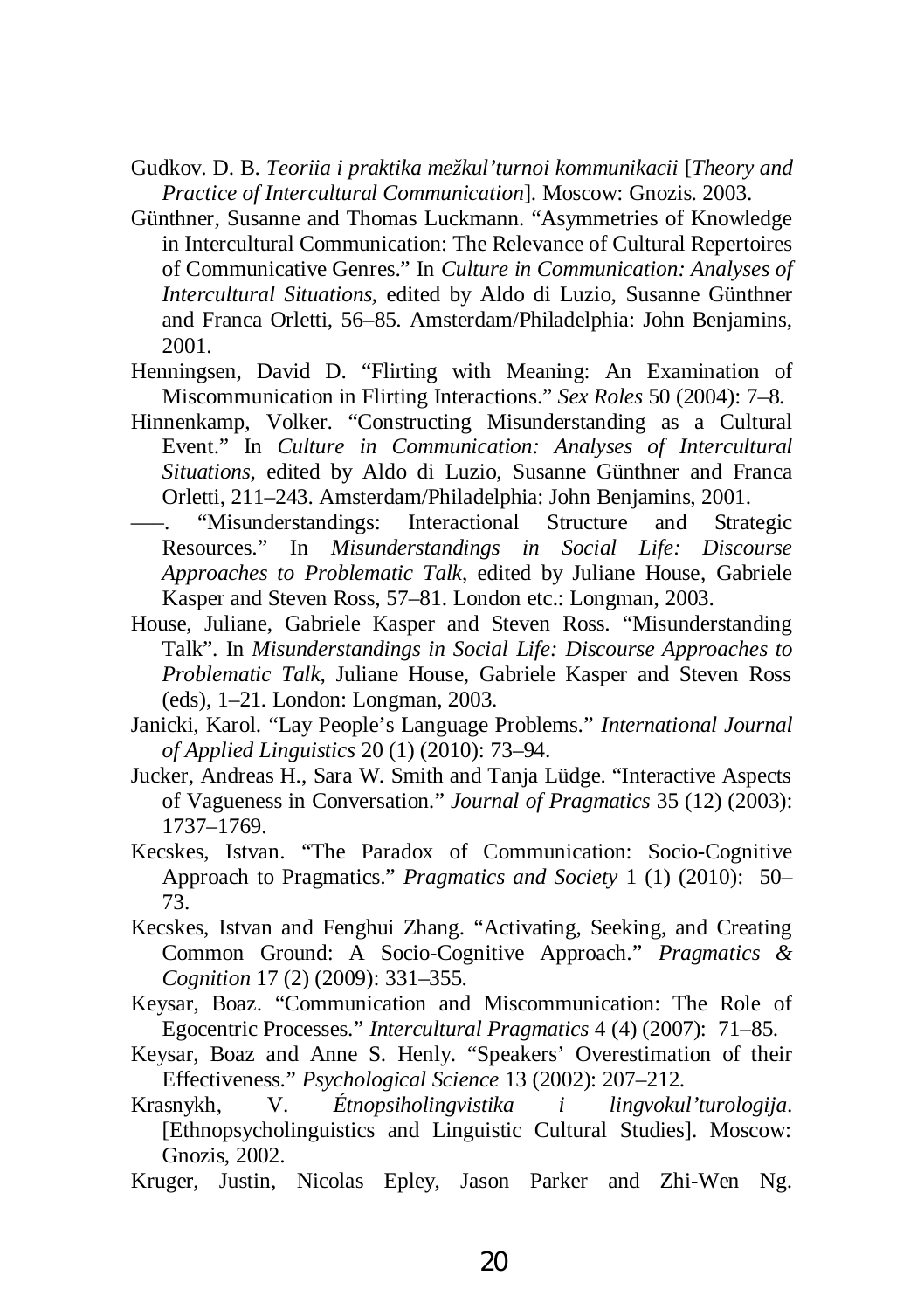"Egocentrism over e-mail: Can we Communicate as Well as we Think." *Journal of Personality and Social Psychology* 89 (6) (2005): 925–936.

- Leontovich, O. *Vvedenie v mežkul'turnuiukommunikatsiiu.* [Introduction to Intercultural Communication]. Moscow: Gnozis, 2007.
- Linell, Per. "Troubles with Mutualities: Towards a Dialogical Theory of Misunderstanding and Miscommunication." In *Mutualities in Dialogue*, edited by Ivana Marková, Carl Graumann and Klaus Foppa, 176–213. Cambridge: University Press, 1995.
- Mauranen, Anna. "Signalling and Preventing Misunderstanding in English as Lingua Franca Communication." *International Journal of Sociology of Language* 177 (2006: 123–150.
- Montminy, Martin. "Two Contextual Fallacies." *Synthese* 173 (2010): 317–333.
- Mustajoki, Arto. *Teoriia funktsional'nogo sintaksisa: ot semanticheskikh struktur k iazykovym sredstvam* [*Theory of Functional Syntax: From Semantic Structures to Linguistic Expressions*]. Moscow: Iazyki slavjanskikh kul'tur, 2006a.
- –––. "The Integrum Database as a Powerful Tool in Research on Contemporary Russian." In *Integrum: tochnye metody i gumanitarnye nauki*, ed. by G. Nikiporec-Takigava, 50–75. Moscow: Letnij sad, 2006b.
- –––. "From Meaning to For: An Alternative Model of Functional Syntax." *Russian Language Journal* 57 (2007): 3–28.
- –––. "Modelling of (mis)Communication." In: *Prikladna lingvistika ta ligvistitshni tehnologii: Megaling-2007*, 250–267. Kiev: Dovira. 2008.

–––. "Types of Non-Standard Communication Encounters with Special Reference to Russian." In *Language ideologies in transition multilingualism in Russia and Finland,* edited by Mika Lähteenmäki and Marjatta Vanhala-Aniszewski, 35–55. Frankfurt am Main etc: Peter Lang. 2010.

- –––. "Pochemu obshchenie na *lingua franca* udaetsia tak khorosho" ["Why Interaction in a Lingua Franca is so Successful"]. In *Iazyki sosedej: mosty ili bar'ery? Kommunikatsiia i samoidentifikatsiia.* St Petersburg . 2011a. 10-31.
- –––. "Prichiny kommunikativnykh neudach: popytka obshchei teorii" ["Causes of Communication Failures: Towards a Common Theory"]. 76–86. *Russkii iazyk za rubezhom* 4, 2011b.
- –––.A Multidisciplinary and Multidimensional Approach to Risks and Causes of Miscommunication. *Language and dialogue*..2(2012).216- 242.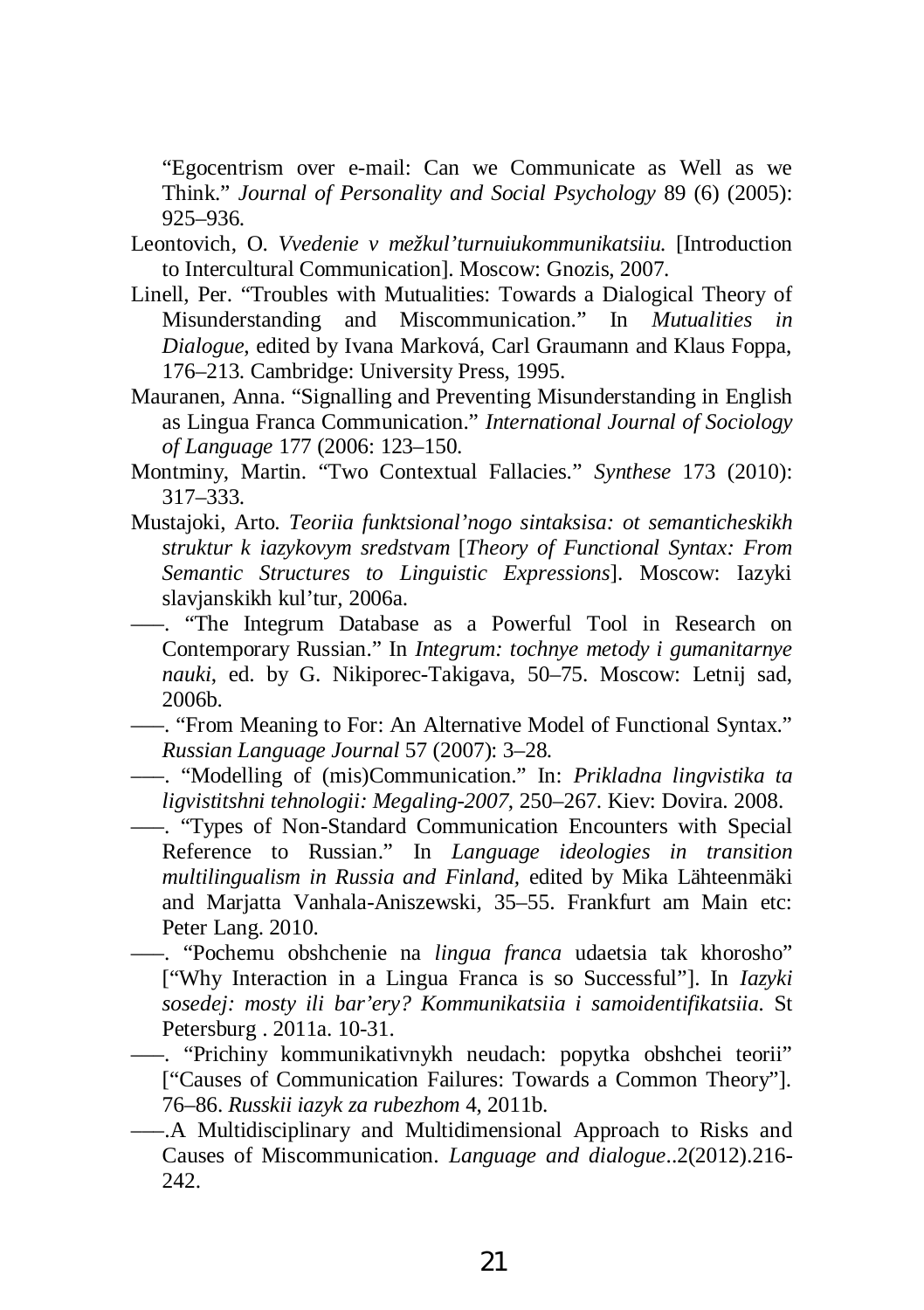- Niedzielki, Nancy A. and Dennis R. Preston. *Folk Linguistics.* Berlin: Mouton de Guyter, 2003.
- Olsina, Eva Codó. "Managing Understanding in Intercultural Talk: An Empirical Approach to Miscommunication." *Atlantis* XXIV (2) (2002): 37–57.
- Ryan, Jonathon and Roger Barnard. "'Who do you Mean?' Investigating Miscommunication in Paired Interactions." *The TESOLANS Journal* 17 (2009): 44–61.
- Sacks, Harwey and Emanuel A. Schegloff. "Two Preferences in the Organization of Reference to Persons in Conversation and their Interaction." In *Everyday Language*, edited by George Psathas, 15–21. New York: Irvington, 1979.
- Sarangi, Srikant K. and Stefaan Slembrouck. "Non-cooperation in Communication: A Reassessment of Gricean Pragmatics." *Journal of Pragmatics* 17 (1992): 117–154.
- Schütz, Alfred. "The Stranger: An Essay in Social Psychology." *The American Journal of Sociology* XLIX (1944): 499–512.
- Shintel, Hadas and Boaz Keysar. "Less is More: a Minimalist Account of Joint Action in Communication." *Topics in Cognitive Science* 1 (2009): 260–273.
- Stalnaker, Robert C. "Assertion." In *Syntax and Semantics 9: Pragmatics,* edited by Peter Cole, 315–332*.* New York: Academic Press. 1978.
- Stepanov, Y. *Konstanty: slovar' russkoj kul'tury* [*Constants: Dictionary of Russian Culture*]. Moscow: Akademičeskij proekt, 2001.
- Šmeljov, A. D. *Russkaja jazykovaja kartina mira* [*Russian Linguistic World Picture*]. Moscow: Jazyki slavjanskoj kul'tury, 2002.
- Todd, Andrew R., Karlene Hanko, Adam D. Galinsky and Thomas Mussweiler. "When Focusing on Differences Leads to Similar Perspectives." *Psychological Science* 22 (1) (2011): 134–141.
- Tzanne, Angeliki. *Talking at Cross-Purposes: The Dynamics of Miscommunication*. Amsterdam/Philadelphia: John Benjamins, 2000.
- van Dijk, Teun A. "Discourse, Context and Cognition." *Discourse Studies*  8 (2006): 159–176.
- Verdonik, Darink a. "Between Understanding and Misunderstanding." *Journal of Pragmatics* 42 (5) (2010): 1364–1379.
- Weigand, Edda. "Misunderstanding: The Standard Case". *Journal of Pragmatics* 31 (1999): 763–785.
- –––.*Sprache als Dialog. Sprechakttaxonomie und kommunikative Grammatik.* Tübingen: Max Niemeyer (2. ed.), 2003.
- –––. "Emotions: The Simple and the Complex." In *Emotions in Dialogic Interaction,* Edda Weigand (ed.), 3–31. Amsterdam/ Philadelphia: John